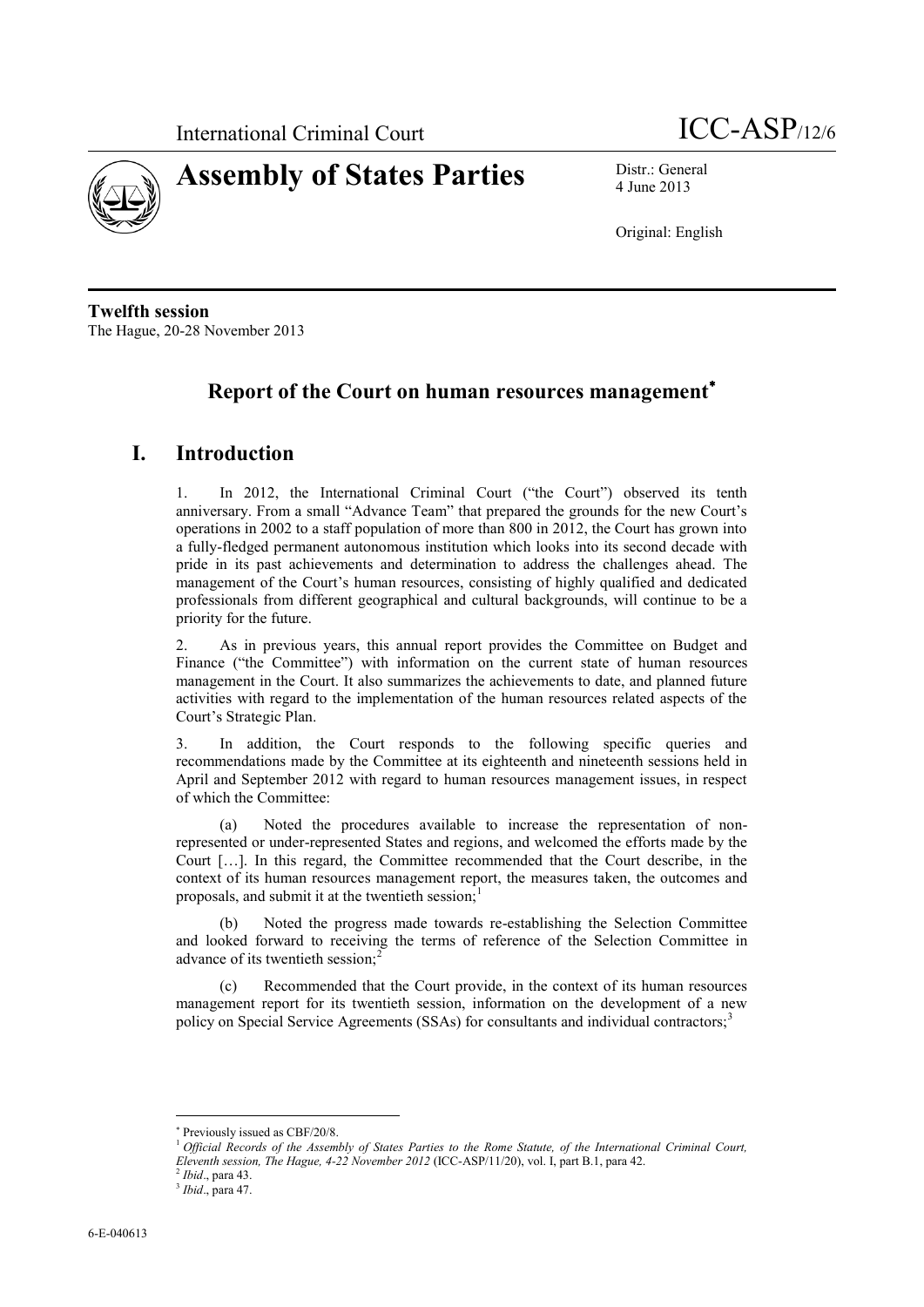(d) Welcomed [the…] publication on the Court's intranet of a Topical Index of Administrative Issuances relating to human resources management. The Committee recommended that the Court utilize its in-house capacity and publish the Index on the Internet with a view to enhancing transparency on its human resources management policy before the twentieth session of the Committee;

Recommended that the Court submit a draft proposal on the use of General Temporary Assistance (GTA) and the rules for short-term staff at the twentieth session; $\frac{5}{10}$ and

(f) Invited the Court […] to present a concrete and comprehensive proposal with regard to the establishment of a Junior Professional Officer (JPO) programme.

4. The Court's responses to the recommendations and requests cited in (a) to (c) above are incorporated in the relevant sections of this report. Separate reports are submitted to the Committee on (d), the use of GTA and rules for short-term staff, and (e), the Guidelines for Junior Professional Officers (JPO).

# **II. Strategic Plan and human resources management strategy**

5. In 2006, the Court adopted its first Strategic Plan. It included a number of important human resource related objectives, specifically in connection with recruitment, the establishment of a caring environment and the provision of career advancement opportunities for well-performing staff.

6. Following the adoption of the Court-wide Strategic Plan, the Court developed its first human resource strategy in 2007. It was presented to the Committee in April 2008.<sup>7</sup> Since then, the Strategic Plan has been revisited and the most recent proposed human resource related goals include:

(a) Goal 2.4: Ensure adequate human resources to deliver the Court's mandate and respect geographical representation and gender balance; and

(b) Goal 2.5: Provide and maintain a healthy, motivating, sustainable and caring environment for staff and others participating in the Court's work and strive to offer career development and mobility opportunities.

7. In the context of the Strategic Plan, the focus with respect to its human resources management priorities has remained the same, and the nine objectives of the human resources management strategy continue to remain of relevance. They are:

|                       | Key strategic areas HR Strategy Objectives                                                                                                                 |  |  |  |
|-----------------------|------------------------------------------------------------------------------------------------------------------------------------------------------------|--|--|--|
| Recruitment           | Define and apply a systematic, fair and transparent selection process to<br>ensure the highest quality of (external) recruitment and (internal) placement. |  |  |  |
|                       | Strengthen the capabilities of staff with hiring responsibilities.<br>2                                                                                    |  |  |  |
|                       | 3<br>Increase external awareness of employment opportunities within the<br>Court.                                                                          |  |  |  |
| Caring environment 4. | Ensure competitive conditions of service and compensation systems for<br>all Court staff at headquarters and field duty stations.                          |  |  |  |
|                       | Increase staff well-being by enhancing existing and developing new<br>5<br>support programmes.                                                             |  |  |  |
|                       | Enhance and develop further the administration of internal justice<br>6<br>systems.                                                                        |  |  |  |

<sup>4</sup> *Ibid*., para 48.

<sup>5</sup> *Ibid.*, para 45.

<sup>6</sup> *Official Records … Eleventh session …, 2012* (ICC-ASP/11/20), vol. II, part B.2, para 57.

<sup>7</sup> ICC-ASP/7/6.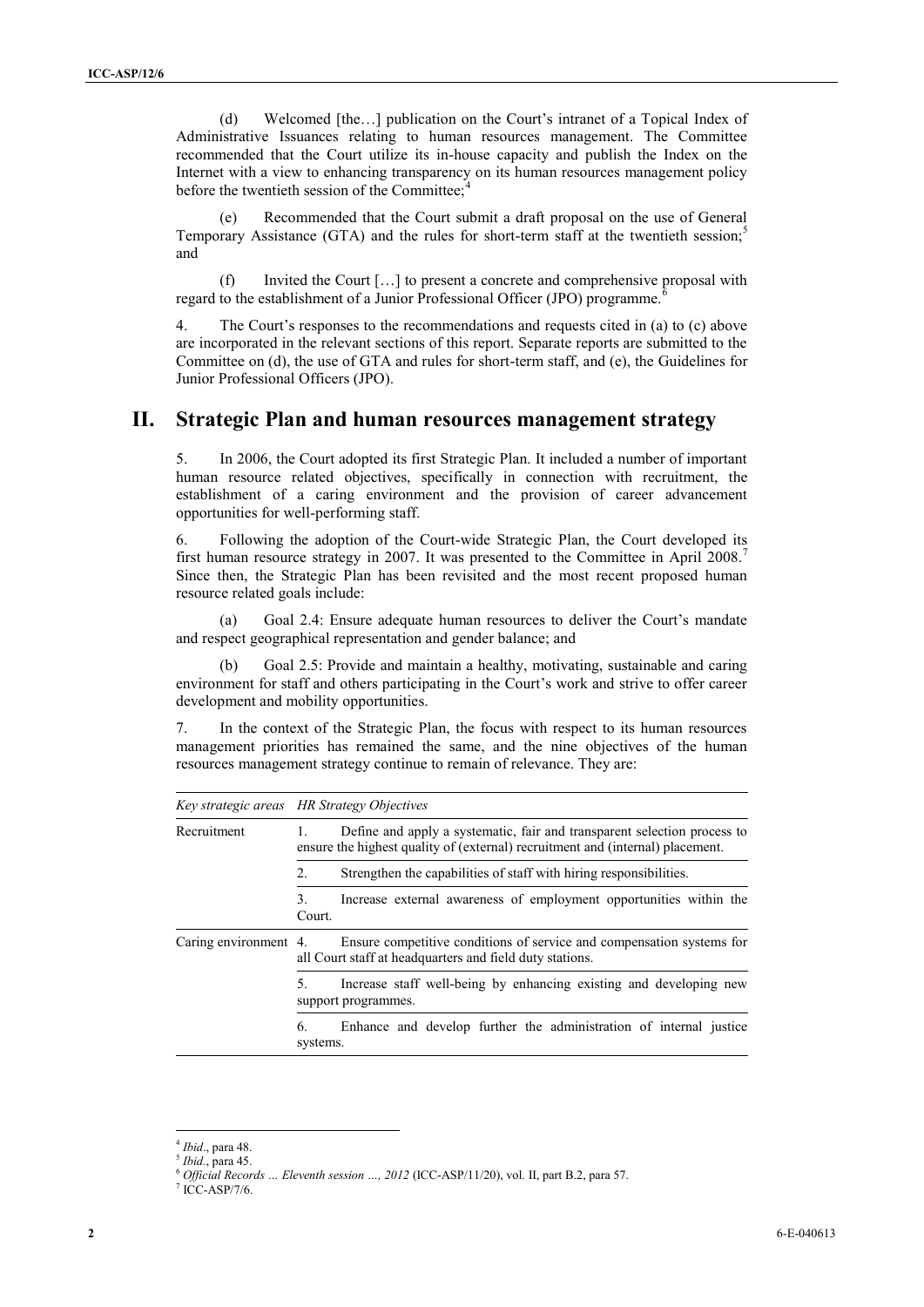|  | Key strategic areas HR Strategy Objectives                                                                                                             |  |  |
|--|--------------------------------------------------------------------------------------------------------------------------------------------------------|--|--|
|  | Career Development 7. Institutionalize a well-functioning performance management system,<br>including performance-based incentives.                    |  |  |
|  | Provide learning and training opportunities that contribute to the<br>8.<br>achievement of the Court's goals and address individual development needs. |  |  |
|  | Develop and implement approaches and systems for career management<br>9.<br>and advancement of staff.                                                  |  |  |

8. The detailed description of the activities envisaged under each of the nine specific objectives, as presented to the Committee at its tenth session<sup>8</sup>, is included in Annex 1.

9. The following sections provide an update on the current status with regard to each of the three strategic areas as well as a summary with regard to implementation, to date, of the HR strategy objectives and the envisaged activities for the future. Responses to requests and recommendations made by the Committee are included where appropriate.

10. In presenting this annual report, the Court would like to acknowledge the contributions made by the Staff Union Council of the Court to the development of human resources policies and to other initiatives aimed at improving the conditions of service of the Court's staff. The Court believes that a strong Staff Union is essential for an effective and efficient organization and looks forward to the further institutionalization of the staff management relations framework in the Court.

# **III. Recruitment and Staffing**

# **A. Human resources strategy implementation**

11. With respect to recruitment, the human resources strategy includes three specific objectives: (a) the application of a systematic, fair and transparent selection process to ensure the highest quality of (external) recruitment and (internal) placement; (b) the strengthening of the capabilities of staff with hiring responsibility, and (c) increasing the external awareness of employment opportunities with the Court.

#### **1. Application of a systematic, fair and transparent selection process to ensure the highest quality of (external) recruitment and (internal) placement**

12. Key achievements to-date include:

(a) Recruitment Guidelines were developed and are now being converted into an Administrative Instruction;

(b) Guidelines for the Determination of Grade and Step were developed and implemented;

(c) A competency-based interview guide is currently being finalized;

(d) The Selection Committee, established early on in the Court's operations but suspended in 2007 to allow for faster filling of vacancies, has now been re-established as the Selection Review Board, with the participation of staff representatives. The terms of reference of the new Board, as approved by the Registrar and the Prosecutor, are attached as Annex 2;

(e) An e-recruitment system was implemented and resources have been dedicated to the continuous improvement of the system, based on user and client feedback; and

(f) In line with Staff Rule 104.18, entitled "Recruitment and existing staff members", the Court has paid the fullest regard, in filling vacancies, to the qualifications and experience of staff members already in the service of the Court. In recent years, about 50 per cent of vacancies have been filled by existing staff members.

<sup>8</sup> ICC-ASP/7/6, Annex 1.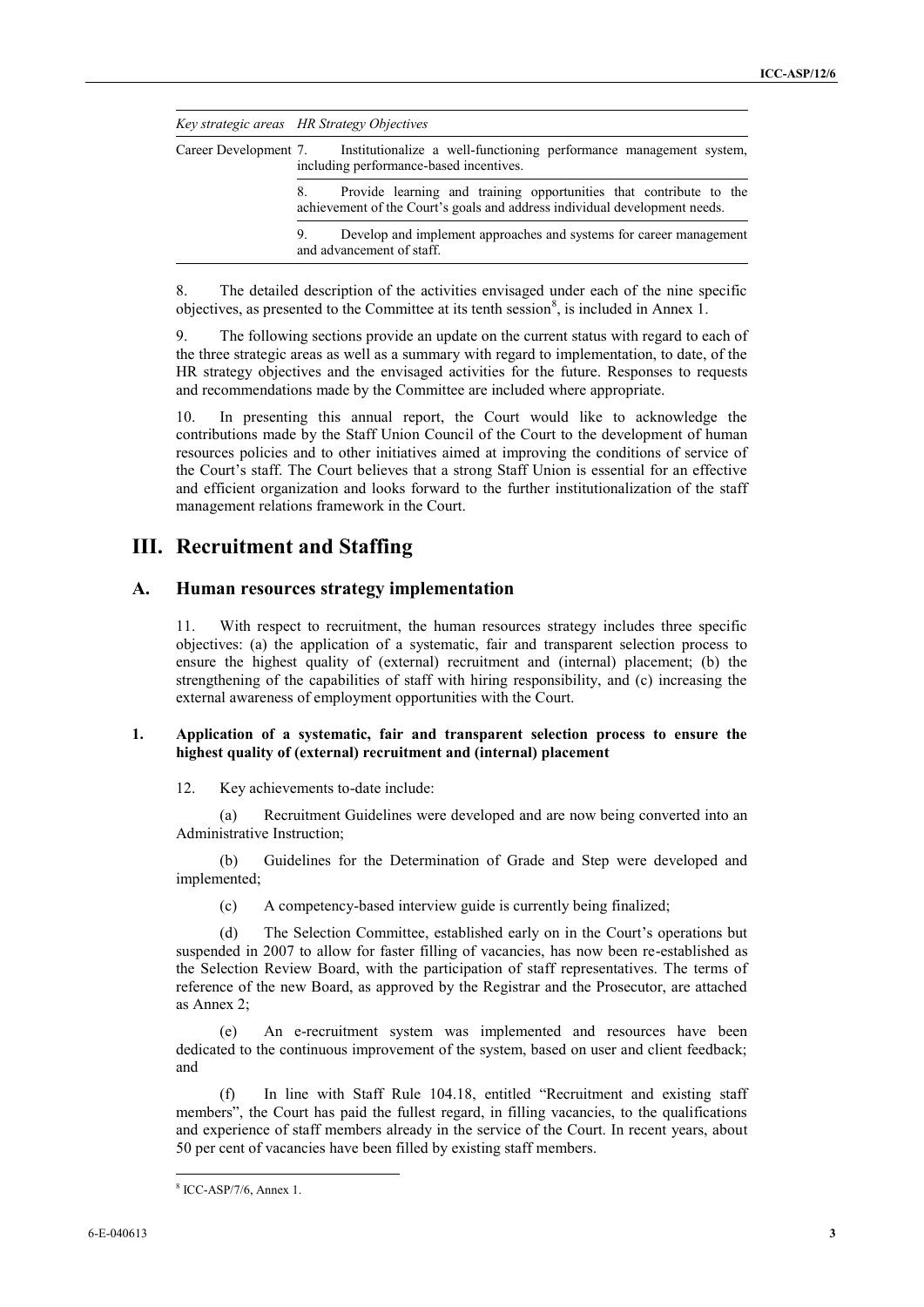## **2. Strengthening of the capabilities of staff with hiring responsibilities**

13. Key achievements to-date include:

(a) Staff with hiring responsibilities were invited to attend briefing sessions conducted jointly by the Human Resources section and the Staff Council and more are planned; and

(b) A training programme on competency-based interviewing for hiring managers is under development.

#### **3. Increasing the external awareness of employment opportunities with the Court.**

14. This third objective of the human resources strategy relates also to the important aspect of improving the geographical representation of non-represented and underrepresented States Parties and identifying mechanisms to support this in view of the Court's limited resources.

15. Achievements to-date include:

The Recruitment Guidelines that will soon be promulgated as an Administrative Instruction include special provisions for the shortlisting of candidates from non-represented and under-represented countries;

(b) The Selection Review Board will pay particular attention to the adherence by hiring managers to the requirement to short-list qualified candidates from non-represented countries;

(c) In its report on human resources management submitted to the Committee at its eighteenth session, the Court presented a detailed analysis of the costs and benefits of a range of recruitment activities.<sup>9</sup> In follow-up to the recommendations of the Committee in this regard, the Court plans to produce employment information material in the form of DVDs to send to national authorities, media, universities etc. for dissemination. It also plans to organize briefing sessions for Embassy officials in The Hague and New York. It is noted that these activities could not be carried out in 2012 due to the unavailability of resources; and

(d) The Court has attended job fairs and conducted a number of information sessions on employment opportunities.

# **B. Update on current activities and issues**

16. Updates are provided on the 2012 recruitment performance, the use of general temporary assistance, the use of consultants and individual contractors and the introduction of the Junior Professional Officer Programme.

## **1. 2012 Recruitment performance for established posts - external recruitment, internal placements and staff turnover**

17. The recruitment of a diverse staff of the highest quality continued to be a priority of the Court's human resources management activities. In 2012, the Court filled a total of 32 vacancies in established posts. Of these, 17 posts or 53 per cent were filled by internal staff members, which included eight staff who moved from GTA-funded to established posts. 15 posts or 47 per cent were filled by external candidates.

18. A total of 39 staff left the Court in 2012, which included eight non-extensions of staff contracts and dismissals and one move from an established post to GTA. This represents a turnover rate for the year of 5.6 per cent, and yields a retention rate of 94.4 per cent over 90.7 for 2011. It is noteworthy that the turnover rate has steadily decreased in recent years and is in fact half of what it was a few years ago.

<sup>&</sup>lt;sup>9</sup> CBF/18/7, 13 to 28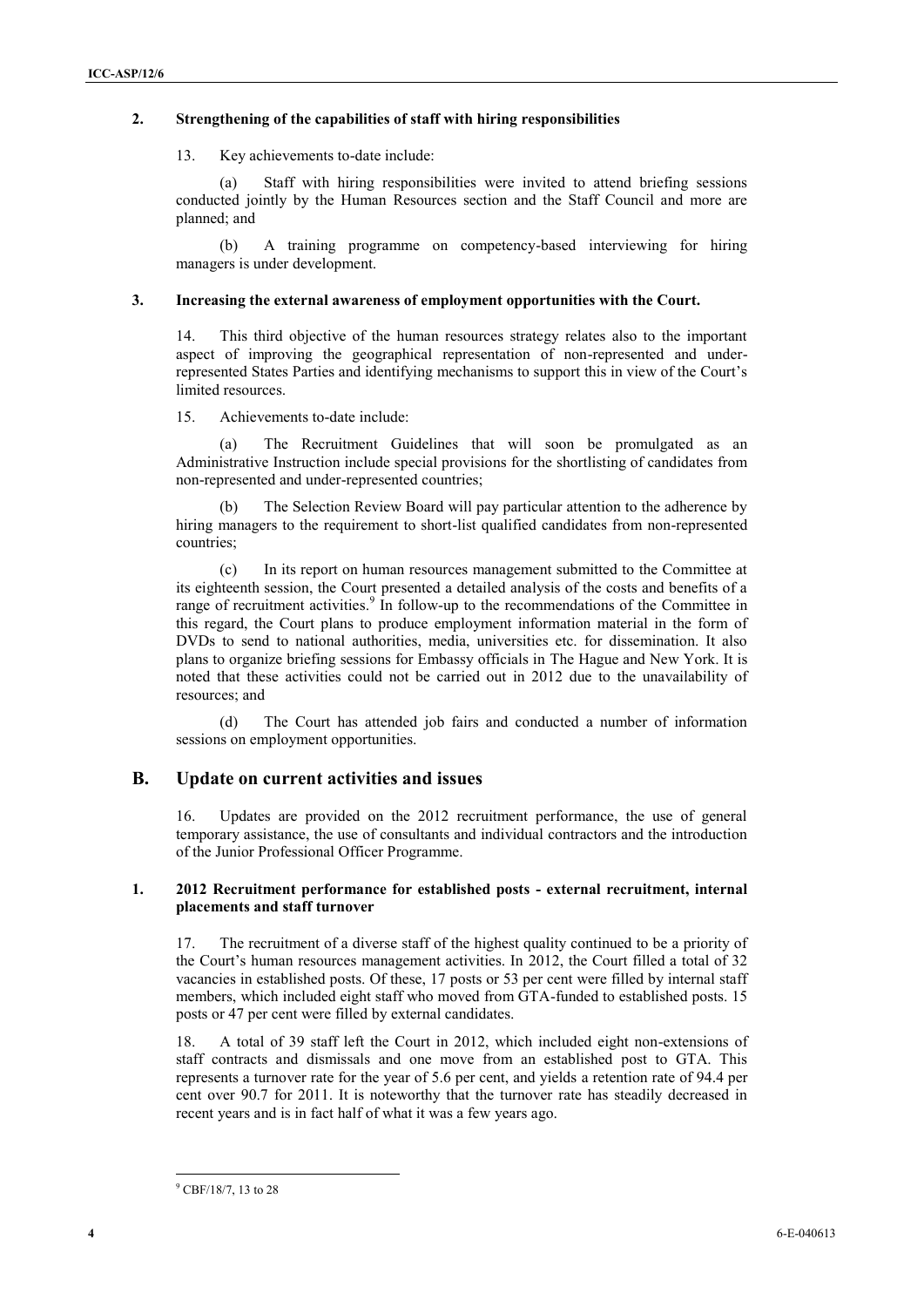19. Given internal placements and staff turnover, the net decrease at the end of 2012 over 2011 was sixteen staff. As at 31 December 2012, the Court thus had 686 staff in established posts. The vacancy rate for the year was 9 per cent.

20. Tables 1 and 2 below summarize recruitment performance, appointments, internal placement and turnover by major programme as at 31 December 2012.

|           | <b>Budgeted</b><br>Posts | Headcount |    | Under<br>Vacancy Recruitment/<br>Rate Recruitment Separations<br>$(2012)$ Completed** | (2012) | Separation<br>(% 2012) | Gender<br><b>Balance</b><br>(Female) |
|-----------|--------------------------|-----------|----|---------------------------------------------------------------------------------------|--------|------------------------|--------------------------------------|
| Judiciary | 48                       | 44        | 6% | 2                                                                                     | 4      | $9.0\%$                | 66%                                  |
| OTP       | 215                      | 198       | 8% | 13                                                                                    | 9      | 4.5%                   | 51%                                  |
| Registry  | 477                      | 428       | 9% | 19                                                                                    | 25     | 5.8%                   | 43%                                  |
| ICC       | 761                      | 686       | 9% | 37                                                                                    | 39     | $5.6\%$                | 47%                                  |

|  |  |  |  |  | Table 1: 2012 Recruitment Performance* |
|--|--|--|--|--|----------------------------------------|
|--|--|--|--|--|----------------------------------------|

\* Above figures do not include five budgeted posts for elected officials (three in OTP and two in the Registry). \*\* Vacant posts for which recruitment activity has been initiated following closing of advertisement.

#### **Table 2: 2012 ICC appointments and resignations**

|                             | External<br>appointments | Internal<br>appointments | Resignations | to GTA       | Movements Non-extensions/<br>dismissals | Net increase |
|-----------------------------|--------------------------|--------------------------|--------------|--------------|-----------------------------------------|--------------|
| Judiciary                   |                          | $\theta$                 | 4            | $\mathbf{0}$ | $\overline{0}$                          | $-3$         |
| Major Programme I           |                          |                          |              |              |                                         |              |
| Office of the Prosecutor    | 8                        | 3                        | 8            | $\theta$     |                                         | $-1$         |
| Major Programme II          |                          |                          |              |              |                                         |              |
| Registry                    | 14                       | 6                        | 17           |              | 7                                       | $-11$        |
| Major Programme III         |                          |                          |              |              |                                         |              |
| Secretariat of the ASP      | $\theta$                 | $\theta$                 |              | $\theta$     | $\theta$                                | $-1$         |
| Major Programme IV          |                          |                          |              |              |                                         |              |
| Secretariat of the TFV      | $\theta$                 | $\Omega$                 | $\theta$     | $\mathbf{0}$ | $\theta$                                | $\theta$     |
| Major Programme VI          |                          |                          |              |              |                                         |              |
| Proj. Office Perm. Premises | $\theta$                 | $\Omega$                 | $\theta$     | $\theta$     | $\theta$                                | $\theta$     |
| Major Programme VII         |                          |                          |              |              |                                         |              |
| <b>Total ICC</b>            | $23*$                    | 9                        | 30           |              | 8                                       | $-16$        |

\* Includes eight staff who moved from GTA-funded to established posts

21. An update on recruitment, internal placement and turnover against established posts during the first three months of 2013 will be presented to the Committee separately at its twentieth session. The Committee will also be provided with updated information on geographical representation.

## **2. Use of General Temporary Assistance**

22. Information on the use of GTA and rules for short-term staff, which had been requested by the Committee, is included in Annex III. An update on the actual use of GTA in 2012 is also provided in a separate document.

23. In the context of general temporary assistance, the Court wishes to address two additional specific issues, on which it would appreciate the guidance of the Committee.

24. The first issue relates to the need to convert a number of long-standing GTA-funded positions to established posts. While the GTA modality exists for the purpose of fulfilling *temporary* staffing needs, in a few cases the staffing need has become a permanent one.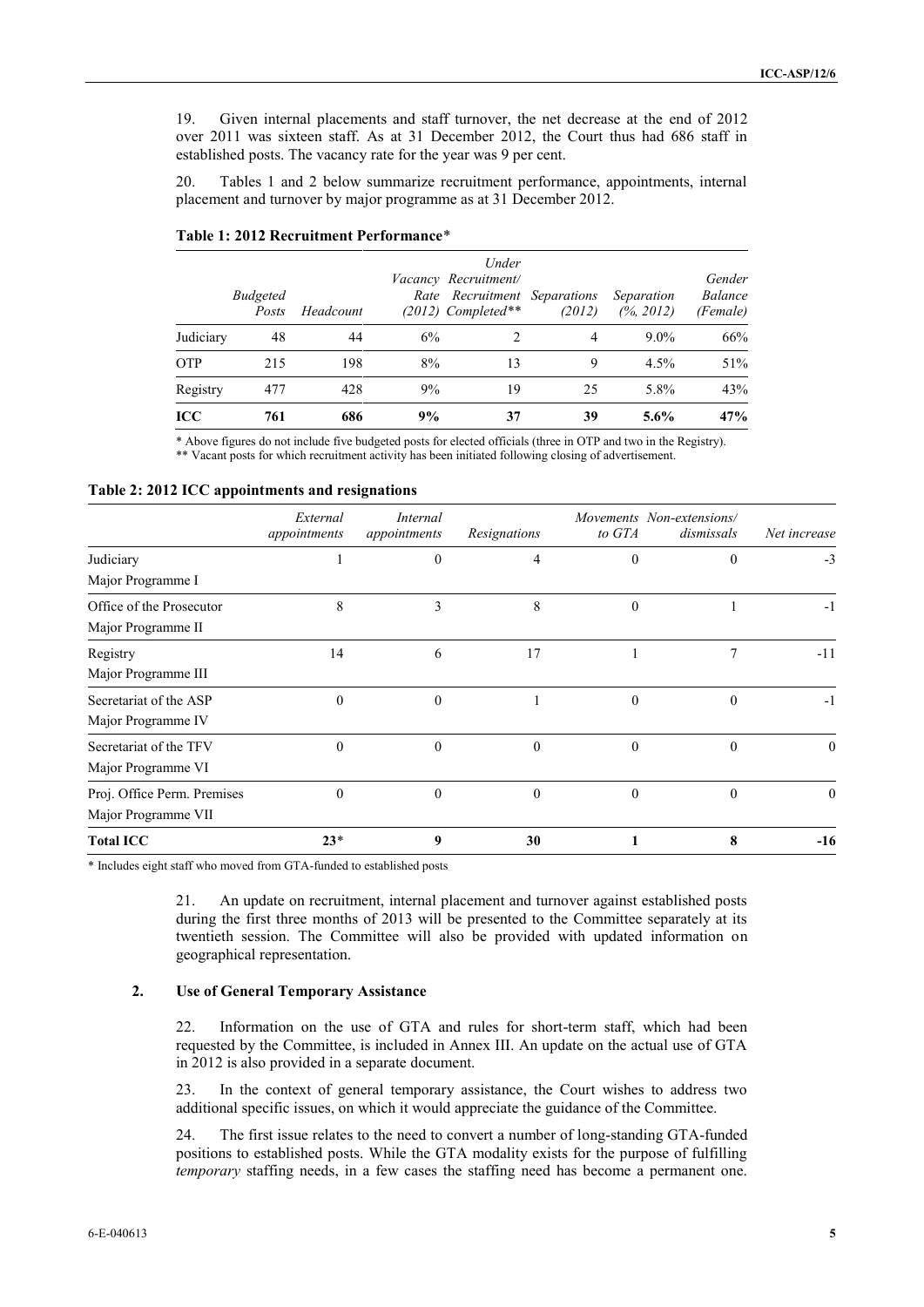These long-standing GTA positions, particularly some that were created in the earlier years of the Court's existence, have become de facto established posts in that their incumbents carry out core functions and the need for these positions is expected to continue rather than cease to exist in the future. Examples are some twenty posts in the Safety and Security Section, which were originally outsourced to an external provider and created as GTA positions in 2004, when the company went bankrupt; translator and cooperation advisor posts in the Office of the Prosecutor, and various administrative positions in Registry that have existed since 2004 or 2005.

25. In many cases, the incumbents against these long-standing positions have served in them for many years, some even since 2004, but without the benefits of employment security to which staff on established posts are entitled. In 2012, this led to legal action by some of the staff concerned.

26. The Court therefore wishes to regularize the situation and request a conversion to established posts of all those long-standing GTA positions that are expected to continue in the long-run. A request to that effect will be made in the context of the 2014 proposed programme budget.

27. Such conversions would entail no additional costs.

28. Conversion of posts and current incumbent will be subject to the following criteria:

(a) A demonstrated permanent need for the function for the future;

(b) Incumbents have to have been in post for a minimum of three years and must have a satisfactory performance record, and

(c) The post must have been assigned to the incumbent through a competitive recruitment process.

29. It is noted that should all the criteria be met, these conversions will yield administrative efficiencies and have a positive effect on staff morale, which is in line with the Court's objective of creating a caring environment for staff.

30. The second issue relates to the duration of budgetary approval for GTA-funded positions. So far, it has been the Assembly's practice to grant approval for GTA-funded positions only for a duration within one specific calendar year. The maximum duration could thus only be twelve months. In principle, this practice is in line with the concept of a temporary position. In practice, however, the Court has found that a more differentiated approach may be of benefit, both in terms of administrative efficiencies and with regard to employment conditions for staff on GTA-funded positions. For example, when the Court needs to recruit a trial lawyer for a new situation that was not anticipated at the time of the budget preparation, such as Mali, it may be clear from the start that the position will be needed beyond 31 December 2013. Yet, the Court can only issue a letter of appointment until that date. As the contract period is less than twelve months, the selected incumbent will face a number of disadvantages due to the shorter contract duration, such as nonpayment of the full relocation benefits. If a new staff member is recruited only in the month of October, the disadvantages may be even more severe, such as not being allowed to relocate spouse and dependents.

31. Another example would be the approval of GTA-funded positions for multi-year projects, such as IPSAS. While it is clear that the project will go beyond the end of several calendar years, the Court needs to request approval each year and staff hired to serve on the project can only have successive one-year contract.

32. The Court is thus of the view that in certain specific cases, it might be both realistic and efficient to operate with a category of "recurrent temporary position" for the purposes of budget approval that might extend beyond the end of the calendar year.

#### **3. Use of consultants and individual contractors**

33. The Court's policy on Special Service Agreements (SSA) has not been finalized as yet. As the policy envisages a decentralization of hiring responsibilities to programme managers (with assistance from the human resources section), a number of implementation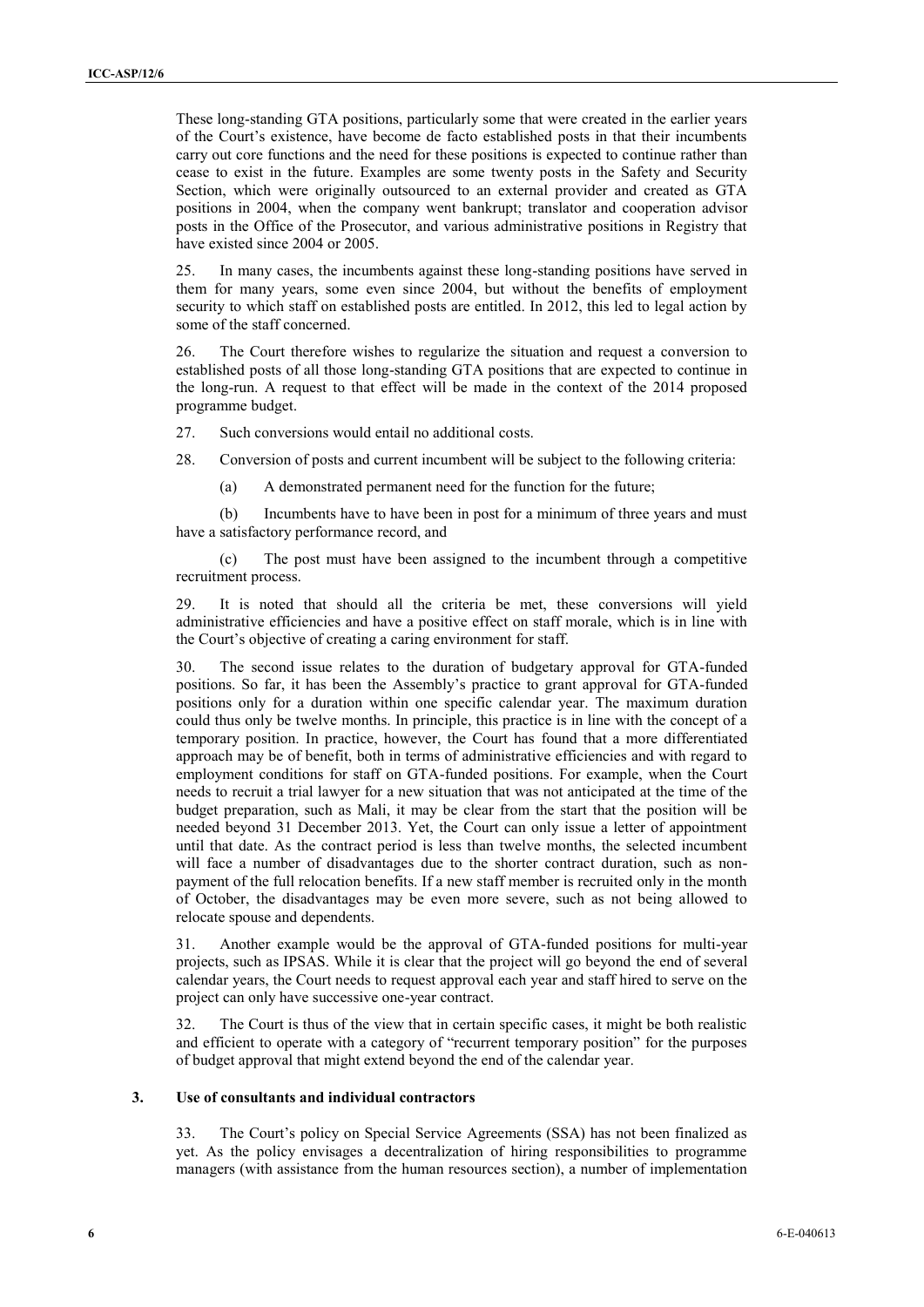modalities are still awaiting final clearance. Prior to implementing the policy, changes in SAP will also need to be implemented. This work is envisaged to be completed in 2013.

34. As is customary, statistics on the use of consultants and individual contractors in 2012 are provided to the Committee in a separate document.

#### **4. Introduction of the Junior Professional Officer Programme (JPO)**

35. As requested by the Committee, the Court has prepared Guidelines on the employment of JPOs in the Court. These are submitted in a separate document.

36. The Court requests the Committee to recommend to the Assembly the introduction of the JPO programme as of January 2014.

# **IV. Caring Environment**

37. The HR strategy objectives relating to this strategic aspect encompass the three areas of attractive conditions of service, staff well-being and administration of justice. For each of these three, an update on the current status as well as future activities is provided.

# **A. Conditions of service**

#### **1. Human resources strategy implementation**

38. Many of the activities envisaged under this objective have been undertaken; others are still awaiting further progress.

39. Achievements to-date include:

Review of alternatives within the UN common system for remuneration of staff, particularly field staff: While most of the common system elements are mandatory, some are discretionary, and the Court has analyzed all of them and presented them to both the Committee and the Assembly. This review is now concluded and the Court has sought to adopt the most efficient solutions. Specifically, the conditions of service for field staff are now aligned with those of the UN common system, with a transitional policy in place for phasing out the Special Operations Approach, in line with the model proposed by the International Civil Service Commission (ICSC); as per normal practice, the Court has been following the discussions on any development in the UN common system remuneration package through participation in the UN CEB network's meetings to promptly propose any re-alignment of its current remuneration package;

(b) Work is ongoing on a clearly defined job evaluation system, with a policy under preparation;

(c) A major improvement in the social security provisions of the Court staff was achieved through the approval of a subsidized retiree health insurance programme as of 1 January 2013, and the promulgation of a policy in this regard is envisaged for the second quarter of 2013. The Court wishes to thank the Committee for its support in that connection; and

(d) Progress was made in the development of human resources policies (see below)

#### **2. Update on current activities and issues**

40. Current activities and issues relate to human resources policies and the raising of the mandatory separation age.

## **(a) Human Resources Policies**

41. Underpinning a solid framework of conditions of service is the development and refinement of human resources policies that are transparent and provide guidance to staff and managers. In the first few years of the Court's existence, this was not seen as a priority.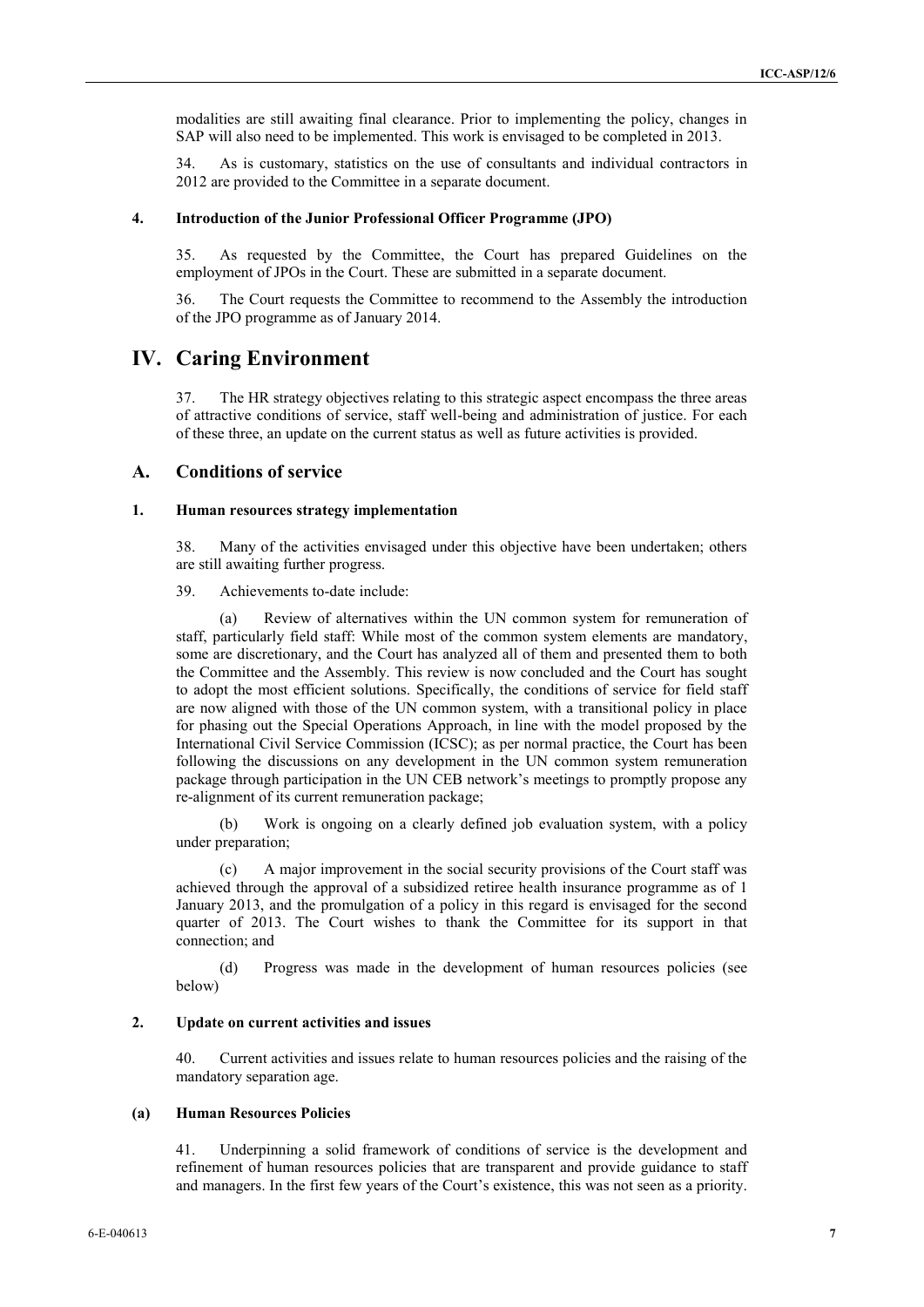In recent years, however, this has changed and progress is now made every year with regard to the development and promulgation of Administrative Instructions (AI). In 2012, these included an AI on the Performance Appraisal System and on the transitional measures for phasing out the current conditions of service for internationally-recruited field staff.

42. Ongoing work includes AIs on dependency status and benefits, performance appraisal during probationary period, Special Services Agreements, duration and extensions of appointments, the revised performance appraisal system, overtime and compensatory time off, retiree health insurance, flexible working arrangements, rest and recuperation, unauthorized absence/abandonment of post. The Court has also developed a draft framework for managing post and staffing levels, which maps the options and steps required in case of a reduction in post and staffing levels.

43. A major challenge faced with regard to human resources policies remains the absence of an HR Policy Unit staffed at the professional level, as it exists in any comparable organization. This matter has also been raised in the review of the organizational structure of the Court carried out in 2012. The Court will consider making a proposal in this regard in the 2014 programme budget.

44. At its sixteenth session, the Committee recommended that the HR-related rules and procedures should be consolidated into an HR Management Manual.<sup>10</sup> The Court welcomed this suggestion and proposed a provision for a consultancy in the 2012 budget. Given the budgetary constraints, this was not feasible in 2012. However, the Court believes that such investment would yield much benefit for the functioning of the Court's administration of its human resources and thus wishes to reiterate its request to allocate resources for this important task in the 2014 budget.

45. At its eighteenth session, the Committee recommended that the Topical Index of Administrative Issuances, prepared by the Court and published on the Intranet, also be published on the Internet.<sup>11</sup> The Court is pleased to confirm that this has been done and the "Vademecum of Administrative Issuances" is available at: [http://www.icc-cpi.int/en\\_menus](https://webmail.icc-cpi.int/exchweb/bin/redir.asp?URL=http://www.icc-cpi.int/en_menus/icc/legal%2520texts%2520and%2520tools/vademecum/Pages/default.aspx) [/icc/legal%20texts%20and%20tools/vademecum/Pages/default.aspx.](https://webmail.icc-cpi.int/exchweb/bin/redir.asp?URL=http://www.icc-cpi.int/en_menus/icc/legal%2520texts%2520and%2520tools/vademecum/Pages/default.aspx) 

46. The Vademecum is compiled in the following hierarchical order (i) Staff Regulations, (ii) Staff Rules, (iii) Financial Regulations and Rules, (iv) Presidential Directives, (v) Administrative Instructions, (vi) Information Circulars, and (vii) other relevant policies and guidelines. Corresponding links can be found on the left of the page. Within each category, the documents are presented in chronological order, from the earliest to the most recent.

# **(b) Mandatory age of separation**

47. In 2012, the United Nations Joint Staff Pension Board recommended the Fund's normal retirement age be raised to 65 for new entrants only, with effect no later than 1 January 2014. The Fund's "normal retirement age" is defined in article 1 of the Regulations, Rules and Pension Adjustment System of the United Nations Joint Pension Fund. It is age 62 for staff who joined or re-joined the Fund on or after 1 January 1990 and age 60 for staff who joined before 1990.

48. The mandatory age of separation from the Court is defined in Staff Regulation 9.5 and is aligned with the current provisions of the Fund's regulations. In recommending an increase of the Fund's age of retirement, the Board also urged the International Civil Service Commission and member organizations to increase the mandatory age of separation to 65 in time for the proposed change in the Fund's Regulations. The UN General Assembly (GA) considered the report of the Board at its 67th session and, in December 2012, adopted Resolution A/RES/67/240. With respect to the retirement age, the General Assembly "authorize[d] the United Nations Joint Staff Pension Board to increase the normal retirement age to 65 for new participants of the Fund, with effect not later than from 1 January 2014, unless the General Assembly has not decided on a corresponding increase in the mandatory age of separation". The General Assembly will consider an increase in the

<sup>10</sup> *Official Records … Tenth session … 2011* (ICC-ASP/10/20), vol. II, part B.1, para. 65.

<sup>11</sup> See *supra* footnote 4*.*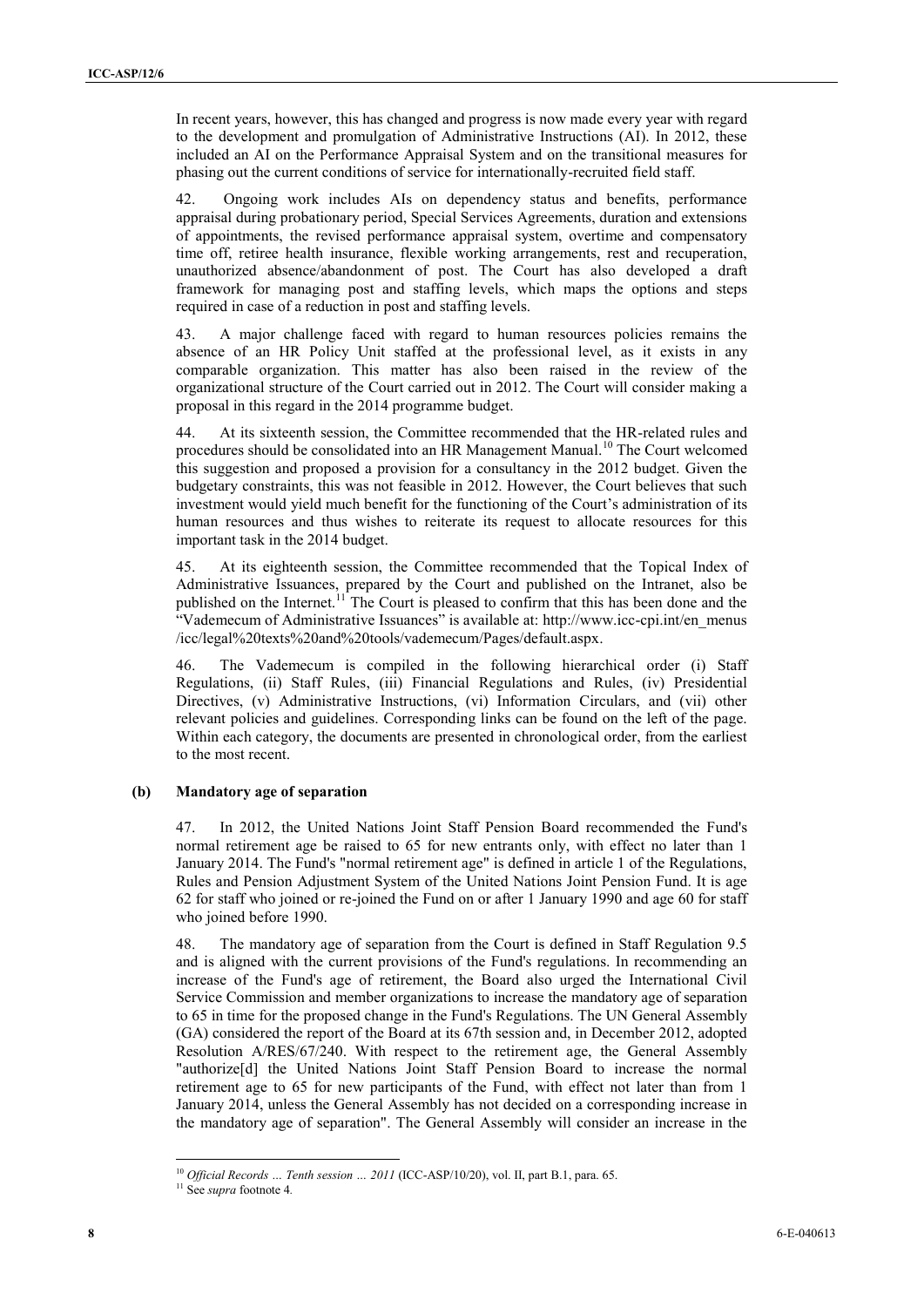age of separation in the context of review of the 2012 report of the International Civil Service Commission, during its resumed session in March 2013. It is expected that UN organizations will decide on the implementation of the General Assembly's resolution in accordance with their specific organizational needs, particularly when it comes to the option for existing staff to remain in active service beyond the age of 62.

49. If the General Assembly decides to opt for the increase in separation age, the Court would wish to follow the common system in this regard, for two reasons. This measure would be in line with the decisions of many national civil services to raise the retirement age of its employees. The Court therefore intends to submit to the Assembly of States Parties proposed modifications to the provisions in the Court's Staff Regulations concerning the age of retirement and the mandatory age of separation for staff once the outcome of the GA deliberations on the matter is known in the spring 2013.

50. While the Court does not anticipate any budgetary impact resulting from an increase in the separation age, the Court would appreciate the Committee's views and recommendations on this important matter.

# **B. Staff well-being**

#### **1. Human resources strategy implementation**

51. As the Court has matured as an organization, the need to focus on staff well-being and health aspects of its staff is taking on increasing importance. This is done through a number of programmes and activities. Both the Medical Officer and the Staff Welfare Officer of the Court conduct workshops and individual consultations with staff. They respond to emergencies, ensure adequate medical and welfare services in the field, contribute to policies and new training initiatives supporting staff health and welfare and advise managers on the optimum way to reintegrate staff who may return from long-term sick leave.

52. As a result of the focus on staff well-being, achievements with respect to the human resources strategy to-date include:

(a) Support to staff for relocation and integration at their new duty station has been institutionalized;

(b) Continuous support to spouses/partners and families has been provided; and

(c) Staff ("climate") surveys were undertaken in 2007 and 2010. Follow up actions have been undertaken since then.

## **2. Update on current activities and issues**

53. In 2012, the Health and Welfare Unit of the Court conducted group sessions, workshops, team trainings, critical incident support and awareness information sessions in the area of staff health and welfare for a total of 523 staff members. At the individual level, the Court conducted 210 consultations with 137 staff members. Recovery and reintegration of staff who were on sick leave for reasons such as burn-out, stress or workplace problems were actively supported by the Medical and the Staff Welfare Officers. This also included close collaboration with supervisors on the successful reintegration of returning staff. The Court's medical staff provided approximately 1,300 occupational health and (emergency) medical consultations.

54. A continuing focus has been on the health and welfare of the Court's field staff. In this context, three training workshops, with the opportunity for individual consultations, were conducted for field staff in Bangui and Bunia, and a stress resilience and trauma training was provided for staff from several field duty stations in Abidjan.

55. In 2012, some staff of the Court and their families and colleagues were, unfortunately, directly or indirectly impacted or exposed to a number of critical incidents. This included the detention of four staff in Libya. As a result, providing critical incident support and aftercare for those involved and their families, as well as for colleagues and supervisors, were health and welfare priorities for the Court in 2012. Additionally, the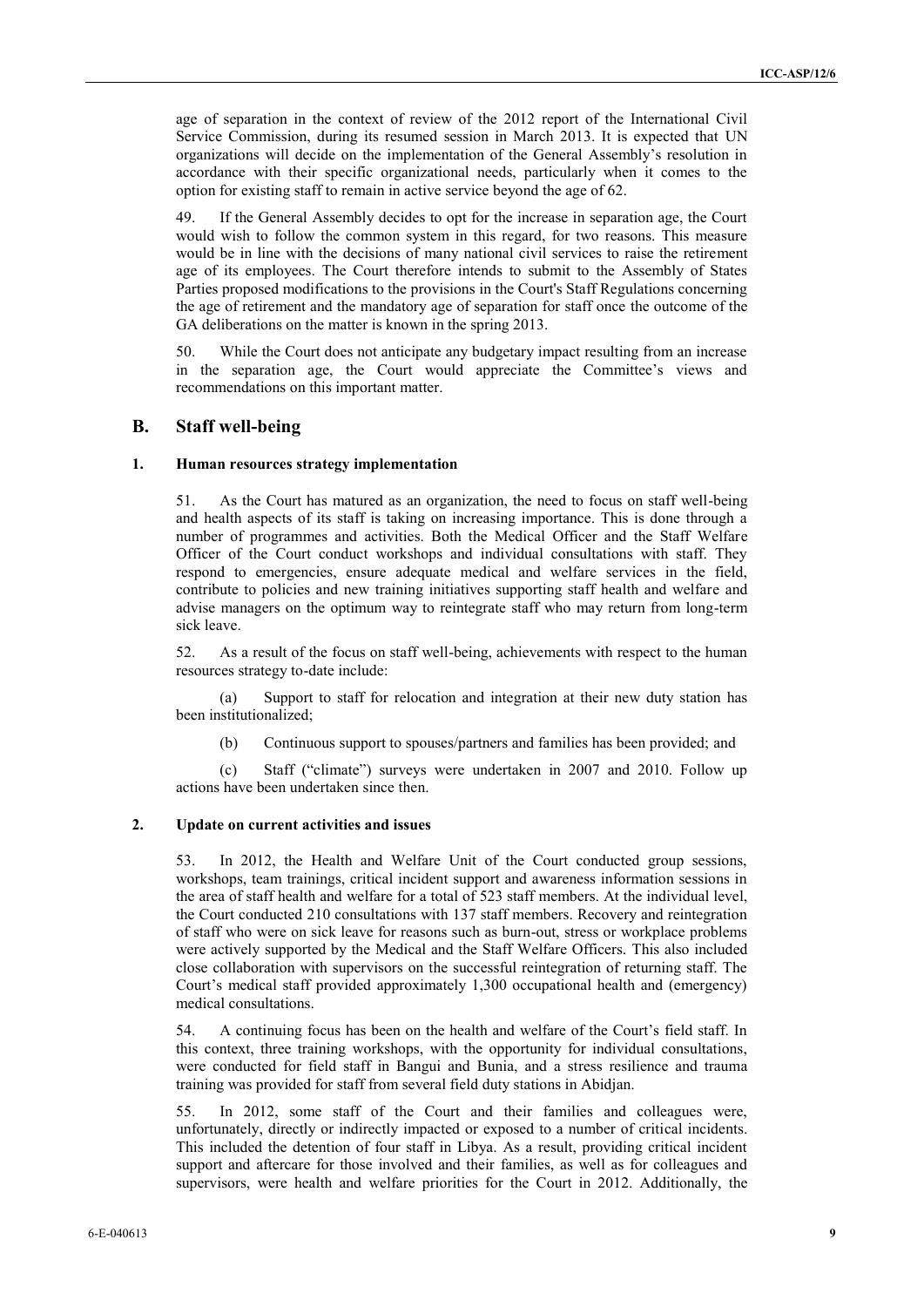Court provided support to the Bunia field office following attacks in November, including support to the five staff evacuated during that time.

56. In line with internal audit recommendations, a draft staff welfare policy was prepared and will be reviewed in 2013. Furthermore, the Court has made preparations for participating in a United Nations online training programme on preventing and dealing with harassment and for promulgating a policy on flexible working conditions.

57. With respect to the latest Staff Survey, the Court has initiated a number of follow-up measures. In particular, the Court has established an inter-organ working group on the working climate, which is developing concrete proposals for addressing staff concerns.

# **C. Administration of internal justice**

## **1. Human resources strategy implementation**

58. With regard to the formal internal justice system, this strategic human resource objective has been achieved, and the Court has in place the relevant mechanisms, i.e. the Appeals Board, the Disciplinary Advisory Board and a performance rebuttal system. Appeals that were brought before the International Labour Organization Administrative Tribunal related mostly to the non-extension of contracts and the administration's decisions in this regard were upheld in recent years.

# **2. Update on current activities and issues**

59. Tasks for the future remain, particularly in the area of informal mediation and settlement of disputes and grievances before they are brought to the formal bodies. It is envisaged to provide further training of internal focal points in this regard. As the Court currently does not have an Ombudsperson, it is also exploring possibilities of collaborating with other international organizations in this connection.

# **V. Career Development**

60. This key strategic area encompasses three specific objectives, namely the institutionalization of a well-functioning performance management system, the provision of learning and training opportunities that contribute to the achievement of the Court's goals and the development and implementation of approaches and systems for career management and advancement of staff.

# **A. Performance management**

# **1. Human resources strategy implementation**

61. A solid performance management framework, considered credible and effective by managers and staff, is at the core of any organization's human resources management efforts. Since 2008, the Court has made significant progress in institutionalizing its performance appraisal system (PAS). Based on the experience gathered and also in response to a request from the Assembly,<sup>12</sup> the performance appraisal form was revised in 2012 to simplify it and improve the rating system. The new approach was included in a revised Administrative Instruction. The Committee was provided with a progress report at its nineteenth session in September  $2012<sup>13</sup>$  A final report will be provided to the Committee at its twenty-second session. The final report will also include the Court's findings with regard to the possibility of introducing performance-based incentives, as they were envisaged in the 2008 strategy.

 $\overline{a}$ <sup>12</sup> Official Records of the Assembly of States Parties to the Rome Statute, of the International Criminal Court, *Tenth session, New York, 12-21 December 2011* (ICC-ASP/10/20), vol. I, part III, ICC-ASP/9/Res.4 section I. <sup>13</sup> CBF/19/20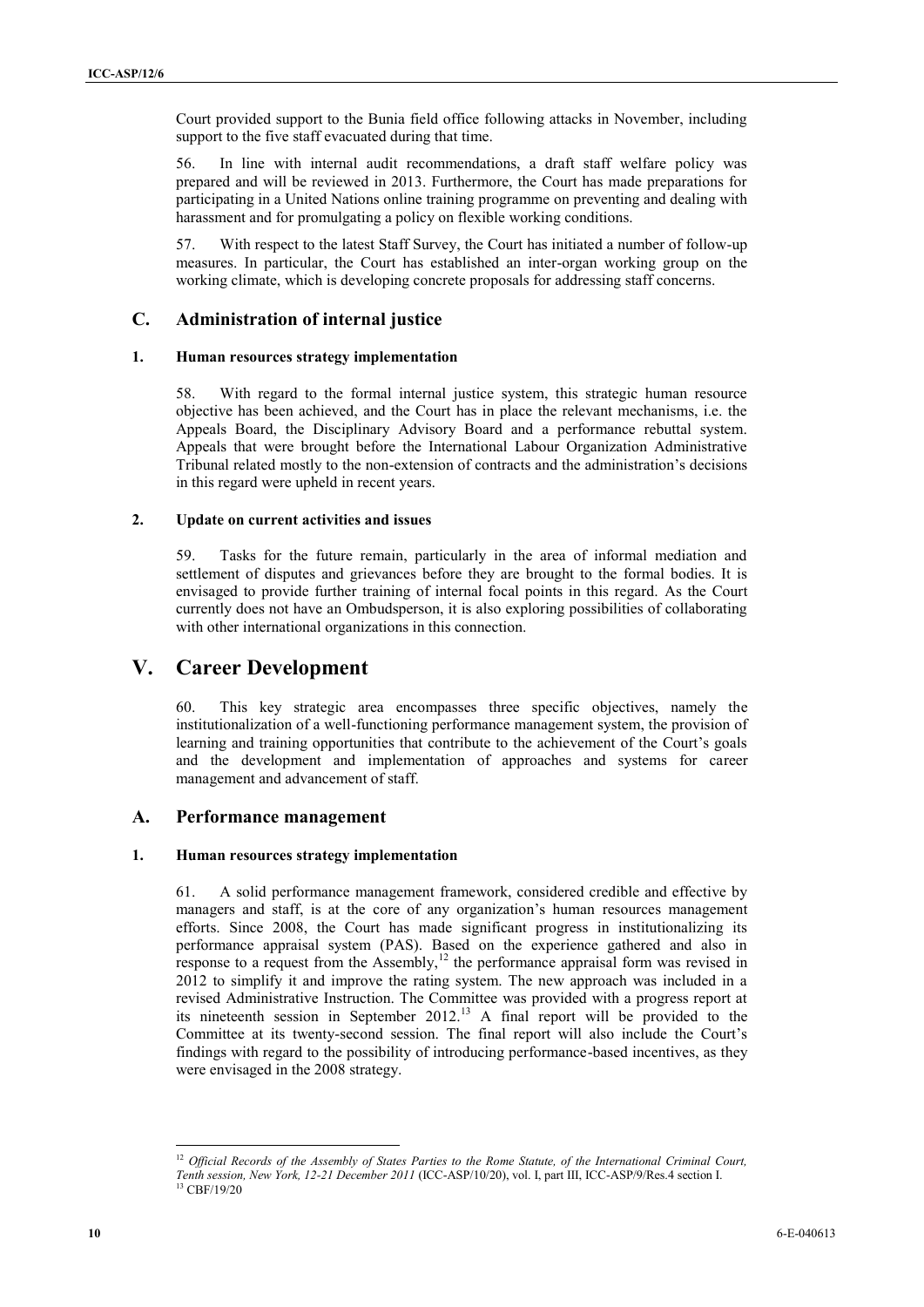# **2. Update on current activities and issues**

62. The Court has rolled out a performance management training programme for all of its 145 staff with supervisory functions. The training is mandatory and includes all relevant areas such as objective setting, giving feedback, motivation of staff, rebuttal system, and more.

63. The Court is also shortly promulgating a policy on the more rigorous use of the probationary period, which was envisaged in the human resources strategy.

64. The possibility of including multi-rater (360 degree) feedback in the performance appraisal system may be reviewed in the coming years. For the time being, it is used in the managerial leadership programme for developmental purposes.

# **B. Learning and Training**

## **1. Human resources strategy implementation**

65. Several of the activities envisaged in the human resources strategy have been successfully implemented.

66. A systematic approach to identifying the learning needs of staff was introduced in 2009 with the development of annual strategic learning plans for the organs. The strategic learning plans have seven areas of focus:

- (a) Leadership, management and organizational development;
- (b) Substantive and technical knowledge;
- (c) Information Technology;
- (d) Languages;
- (e) Staff well-being;
- (f) Human resources and financial management; and
- (g) Induction and career support.

67. A managerial leadership programme has been developed and is under implementation. It targets all managers from P-3 upwards and includes a multi-rater feedback component. In addition, in 2012 the Court supported training programmes in six of the seven areas. Following the fifty per cent reduction in the Court's training budget in 2012, and the continuing budgetary constraints in 2013, strategic area (d), languages, is currently not supported.

68. Since late 2010, the Registry has been developing a management control system (MCS). The system includes financial, work plan and human resources trackers. In 2012, the financial tracking system was introduced in parts of the Registry and training was provided in this regard. To develop the MCS, a staff member from the human resources section was redeployed to the office of the Deputy Registrar, who is in charge of this project.

#### **2. Update on current activities and issues**

69. In addition to the performance management training mentioned above, the Court is also currently developing an Ethics training programme, which also focuses on the Code of Conduct.

70. Access to adequate and just-in-time learning and training opportunities is key for any organization that wants to ensure high performance of its staff. Moreover, organizations are well aware that investing in the career development of their staff by providing them with learning opportunities that help position them towards advancement to new challenges is key to organizational effectiveness and staff motivation. Therefore, the widely accepted benchmark is that organizations should invest at least two per cent, and preferably five per cent, of its staff costs in training and learning. With a percentage of less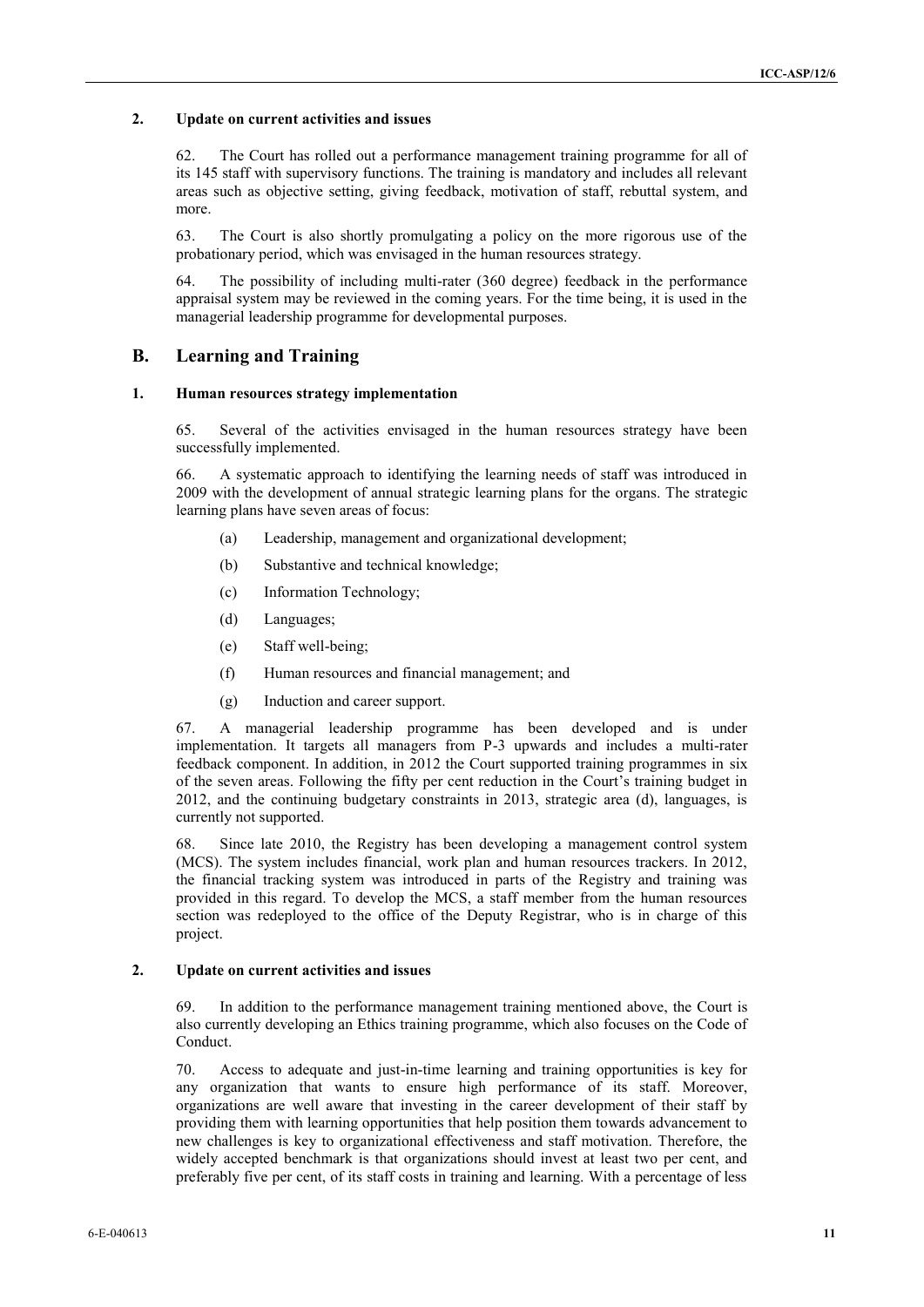than one per cent, the Court lags far behind in this regard. The Court wishes to seek the Committee's advice on this matter and explore the possibilities of an increase in the training and learning budget in the second decade of the Court's operations.

# **C. Career management and advancement of staff**

### **1. Human resources strategy implementation**

71. In recent years, more than half of the Court's vacant posts were filled by internal staff. Many staff have advanced to higher levels in the course of their career with the Court. This includes the movement of staff from the general service to the professional categories, which is far less restrictive in the Court than in other organizations following the United Nations common system. These trends are indicative of the opportunities for career development in the Court. Achievements include:

(a) The development of a culturally sensitive assessment process for prospective candidates for selection – two assessment centre exercises have been run for D-1 positions; however, they are considered too expensive to roll out on a larger scale; and

Staff have been provided with career counseling, including temporary and permanent career transition support. A specifically designated career counseling function within the human resources section would be desirable for the future.

## **2. Update on current activities and issues**

72. Notwithstanding the above, this ninth objective of the human resources strategy records the least progress in implementation. The Court's revised Strategic Plan therefore envisages, for the current biennium, that the Court develop a career and development plan including mobility opportunities that can be implemented in the short-term. The Court intends to commence work on developing a systematic and strategic approach to supporting the career management of its staff.

73. The Court has also been pro-active with regard to ensuring its continued participation in the inter-organization mobility agreement of the United Nations common system, given the number of staff exchanges and transfers from and to the UN organizations.

# **VI. Summary and conclusions**

74. Management of its multicultural, multi-skilled and multi-lingual workforce continues to remain a priority for the Court. Human resources management is guided by the Court's Strategic Plan, specifically the goals relating to recruitment, a caring environment and career advancement and management, as well as the nine specific objectives of the human resources strategy established in 2008. These remain relevant as the Court has moved into its second decade, with a population of more than 800 staff from more than 80 countries.

75. With respect to the implementation of the human resources strategy, notable progress was recorded in establishing a coherent set of recruitment policies and systems, with regard to improvements in the conditions of service, including social security provisions and policy development, staff well-being, administration of justice, performance management and training and learning.

76. Further progress is required particularly in the areas of geographical representation, career development and human resources policy development.

77. With respect to its envisaged 2013 and 2014 activities in the area of human resources management, the Court requests the Committee's guidance and recommendations on the following specific issues, outlined in the preceding sections:

Guidance on the conversion of long-standing GTA-funded positions to established posts and on the feasibility of including longer-term GTA positions in the programme budget;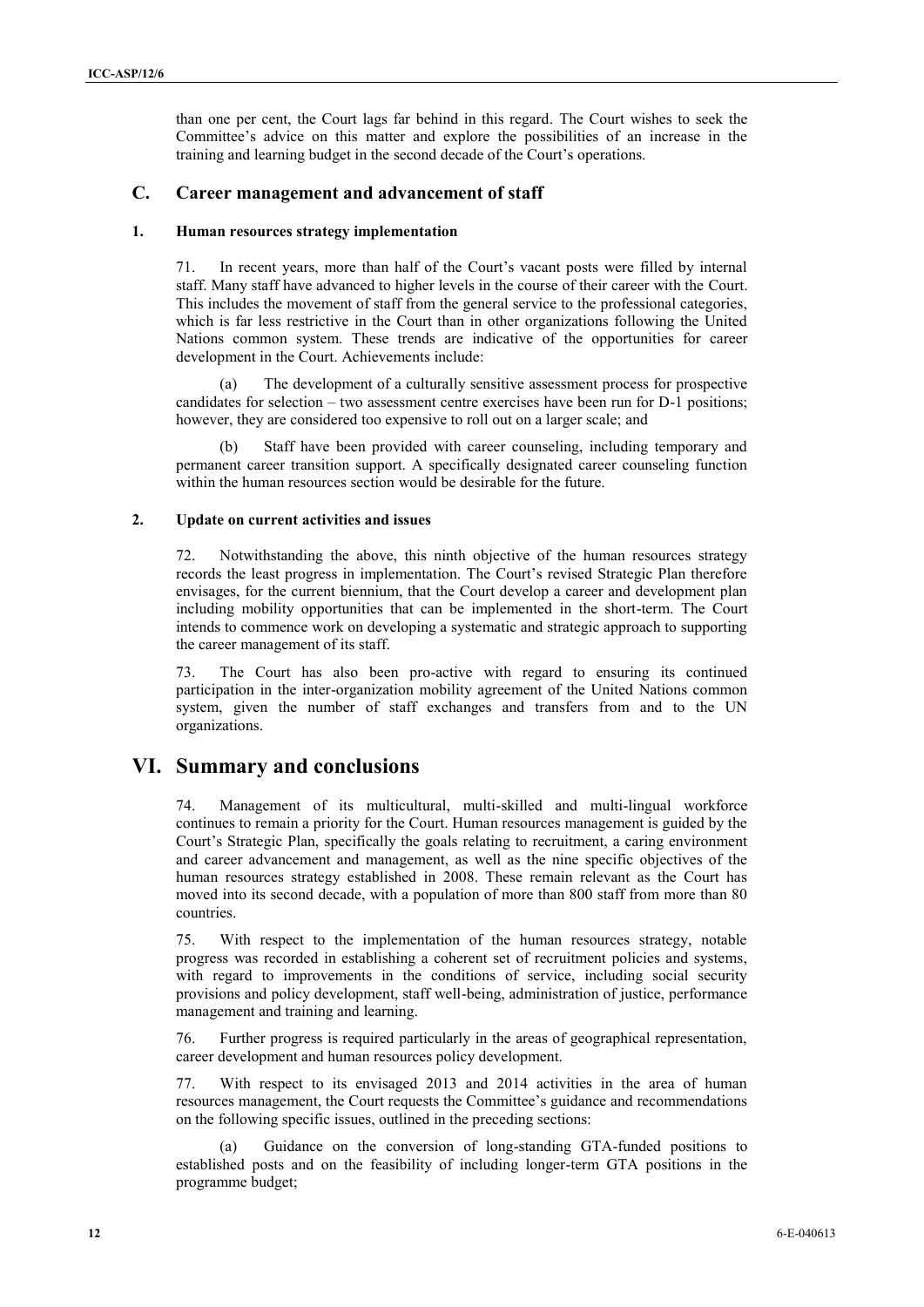(b) Recommendation to the Assembly to approve the Junior Professional Officer (JPO) programme as of 1 January 2014, together with a recommendation that the Court can start, in 2013, to prepare for the development of bilateral agreements with sponsoring countries; (A specific proposal is provided in a separate document.)

(c) Guidance on the feasibility of including in the proposed 2014 programme budget, a provision for consultancy services to assist with the preparation of a human resources manual, which had been recommended by the Committee;

(d) Recommendation, to the Assembly, to increase the mandatory age of separation from 62 to 65 for all staff joining the Court on or after 1 January 2014, should the UN General Assembly decide to raise the separation age for the UN common system; and

(e) Guidance on the feasibility of reverting, in the proposed 2014 programme budget, to a higher allocation for training and learning in the Court. The training budget was cut in 2012, and the Court does not consider the current allocation sufficient to provide the necessary support to its staff.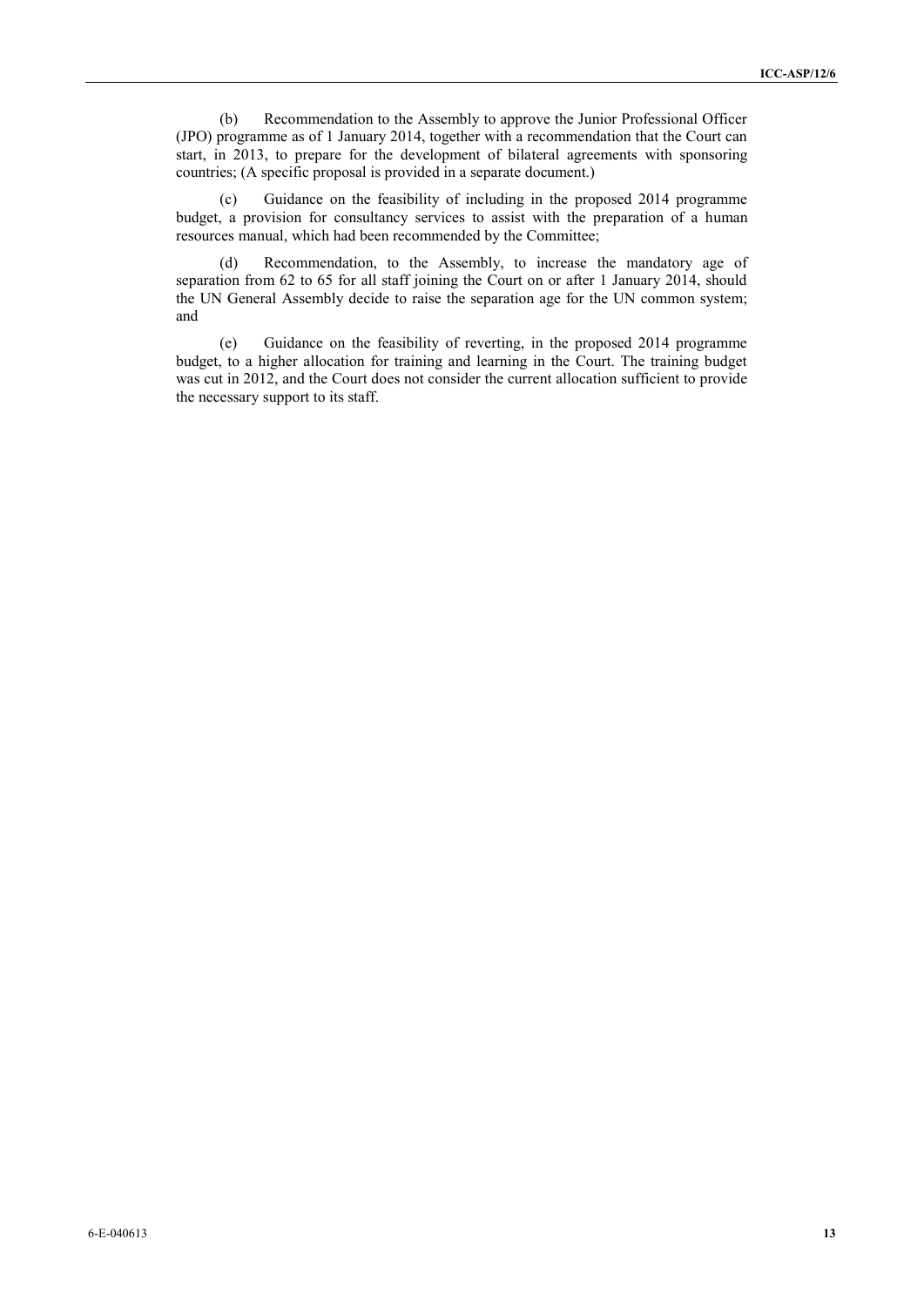# **Annex I**

# **Human resources strategy objectivities and activities**

| Define and apply a<br>1.<br>systematic, fair and transparent                                                                                 | Review, revise and where necessary develop a coherent set of recruitment policies and systems for<br>their implementation.                                                                                                                                                                                              |  |  |  |  |  |
|----------------------------------------------------------------------------------------------------------------------------------------------|-------------------------------------------------------------------------------------------------------------------------------------------------------------------------------------------------------------------------------------------------------------------------------------------------------------------------|--|--|--|--|--|
| selection process to ensure the<br>highest quality of (external)                                                                             | Define and apply a systematic competency-based approach to the selection process.                                                                                                                                                                                                                                       |  |  |  |  |  |
| recruitment and (internal)<br>placement.                                                                                                     | Improve existing and develop additional communication tools and Human Resources reporting<br>systems.                                                                                                                                                                                                                   |  |  |  |  |  |
| 2.<br>Strengthen the                                                                                                                         | Increase support to managers with hiring responsibilities.                                                                                                                                                                                                                                                              |  |  |  |  |  |
| capabilities of staff with hiring<br>responsibilities.                                                                                       | Develop a recruitment toolkit                                                                                                                                                                                                                                                                                           |  |  |  |  |  |
| Increase external<br>3.<br>awareness of employment<br>opportunities within the Court.                                                        | Develop and implement a strategy to collaborate more closely with member states, NGOs,<br>universities, and other potential partners, including from the commercial sector, to increase<br>awareness of employment opportunities within the Court, including internships. Use of headhunters<br>for specific positions. |  |  |  |  |  |
|                                                                                                                                              | Participate in job fairs and organize targeted recruitment missions.                                                                                                                                                                                                                                                    |  |  |  |  |  |
|                                                                                                                                              | Publish brochure on employment opportunities within the Court.                                                                                                                                                                                                                                                          |  |  |  |  |  |
|                                                                                                                                              | Collaborate with the Court's field offices for networking and scouting purposes.                                                                                                                                                                                                                                        |  |  |  |  |  |
| 4.<br>Ensure competitive<br>conditions of service and<br>compensation systems for all<br>Court staff at headquarters and<br>field locations. | Review alternatives within the common system for remuneration of staff, with a view to identifying<br>models that are most appropriate to the Court's work, with particular emphasis on the Court's<br>compensation systems for internationally-recruited staff serving at field duty stations.                         |  |  |  |  |  |
|                                                                                                                                              | Expand categories of staff to include nationally-recruited Professional staff ("national officers") and<br>internationally-recruited General Service staff ("field service level").                                                                                                                                     |  |  |  |  |  |
|                                                                                                                                              | Develop and maintain a clearly defined post profile and job evaluation system across the<br>organization to ensure positions are classified and, where appropriate, re-classified, in a timely, fair<br>and transparent manner.                                                                                         |  |  |  |  |  |
|                                                                                                                                              | Review and if necessary revise the Court's social security system.                                                                                                                                                                                                                                                      |  |  |  |  |  |
|                                                                                                                                              | Develop and revise policies and guidelines on relevant service conditions and prepare an<br>information package on conditions of service for potential and current staff. This includes the types<br>and duration of contracts provided by the Court to staff.                                                          |  |  |  |  |  |
| Increase staff well-<br>5.<br>being by enhancing existing<br>and developing new support<br>programmes.                                       | Provide staff with adequate support for relocation and integration at their new duty station.                                                                                                                                                                                                                           |  |  |  |  |  |
|                                                                                                                                              | Ensure continuous support to spouses/partners and families of staff at headquarters and the field.                                                                                                                                                                                                                      |  |  |  |  |  |
|                                                                                                                                              | Ensure healthy working conditions and encourage work/life balance, including flexible working<br>arrangements where feasible.                                                                                                                                                                                           |  |  |  |  |  |
|                                                                                                                                              | Undertake regular staff ("climate") surveys in order to identify the less tangible areas that may<br>enhance individual staff well-being and to initiate suitable follow-up actions.                                                                                                                                    |  |  |  |  |  |
| 6.<br>Enhance and develop<br>further the administration of a                                                                                 | Develop and implement an integrated policy for managing conflicts/disagreements at the formal and<br>informal levels, including mechanisms for reporting on perceived injustice.                                                                                                                                        |  |  |  |  |  |
| comprehensive, accessible,<br>transparent, fair and reasonable                                                                               | Explore the possibility of creating an Ombudsman position.                                                                                                                                                                                                                                                              |  |  |  |  |  |
| internal justice system.                                                                                                                     | Establish (internal and/or external) counseling capacity to advise on internal justice matters.                                                                                                                                                                                                                         |  |  |  |  |  |
|                                                                                                                                              | Train internal focal points for informal mediation.                                                                                                                                                                                                                                                                     |  |  |  |  |  |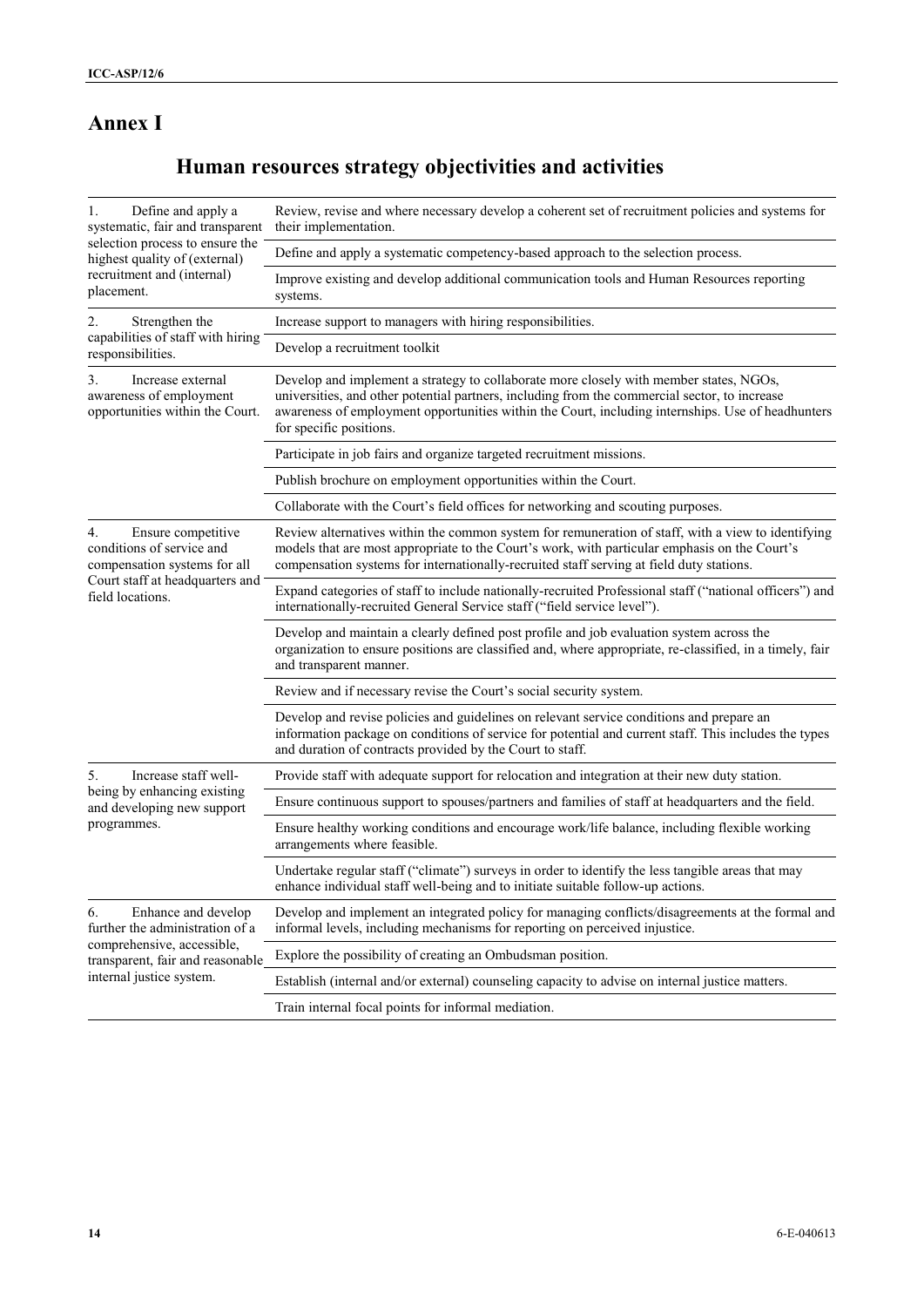| Institutionalize a well-<br>functioning performance                                                                                                                | Develop post and competency profiles that describe the outputs, outcomes, relationships and<br>behaviours required for each post.                                                                                                                                                                           |  |  |  |  |
|--------------------------------------------------------------------------------------------------------------------------------------------------------------------|-------------------------------------------------------------------------------------------------------------------------------------------------------------------------------------------------------------------------------------------------------------------------------------------------------------|--|--|--|--|
| management system.                                                                                                                                                 | Review and if necessary revise the current Performance Appraisal system, also with a view to<br>incorporating multi-rater feedback systems.                                                                                                                                                                 |  |  |  |  |
|                                                                                                                                                                    | As part of the revised performance appraisal system, identify and record career objectives (link with<br>learning and training and career advancement).                                                                                                                                                     |  |  |  |  |
|                                                                                                                                                                    | Explore possibilities for linking pay to performance, with or without broadbanding (merging) the<br>current grades, and for developing various systems for rewards and sanctions, accelerated annual<br>step increases, merit promotion and the more rigorous use of the probationary period for new staff. |  |  |  |  |
| Provide learning and<br>8.<br>training opportunities that<br>contribute to the achievement<br>of the Court's goals and<br>address individual<br>development needs. | Identify the learning and development needs of staff by analyzing the gaps between desired and<br>actual capabilities.                                                                                                                                                                                      |  |  |  |  |
|                                                                                                                                                                    | Develop learning programmes that address identified gaps and are aligned to organizational<br>priorities, including a revised induction programme for new staff.                                                                                                                                            |  |  |  |  |
|                                                                                                                                                                    | Improve the Court's ability to measure the impact that learning programmes have on individual as<br>well as on organizational performance.                                                                                                                                                                  |  |  |  |  |
|                                                                                                                                                                    | Improve leadership and management practices through leadership development and executive<br>coaching programmes.                                                                                                                                                                                            |  |  |  |  |
|                                                                                                                                                                    | Review and if possible increase the Court's ability to invest in the learning and development of its<br>human resources.                                                                                                                                                                                    |  |  |  |  |
| Develop and<br>9.<br>implement approaches and<br>systems for career<br>management and advancement<br>of staff.                                                     | Develop and pursue strategic approaches to succession planning and talent management.                                                                                                                                                                                                                       |  |  |  |  |
|                                                                                                                                                                    | Provide staff with career counseling, including temporary and permanent career transition support.                                                                                                                                                                                                          |  |  |  |  |
|                                                                                                                                                                    | Develop and maintain a culturally sensitive assessment process for prospective and current talent<br>pool for selection and development purposes.                                                                                                                                                           |  |  |  |  |
|                                                                                                                                                                    | Clearly communicate the Court's career management practices to prospective and current staff.                                                                                                                                                                                                               |  |  |  |  |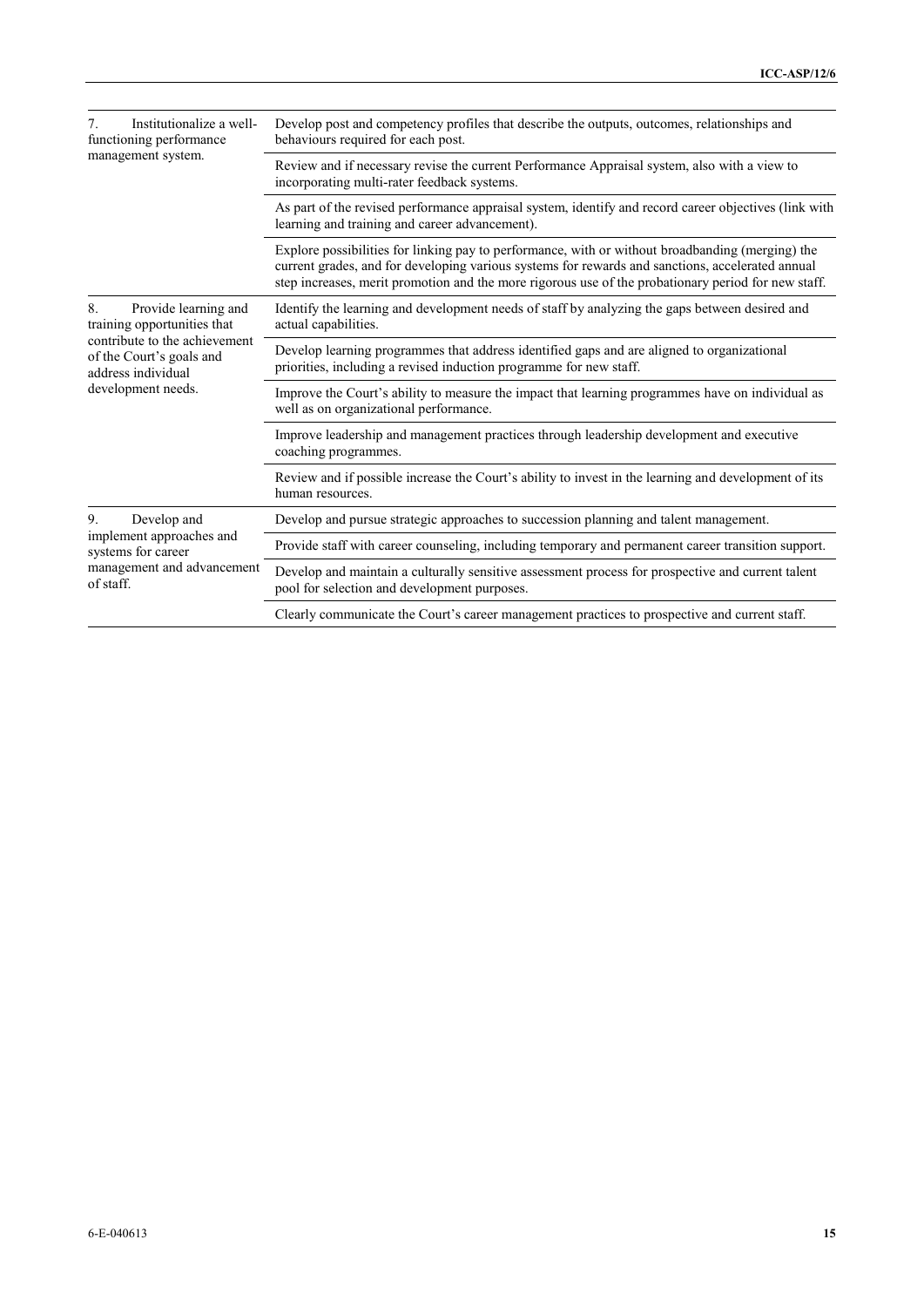# **Annex II**

# **Terms of reference for the Selection Review Board**

Pursuant to paragraph 5 of the annex to Resolution ICC-ASP/1/Res.10, adopted by the Assembly of States Parties on 9 September 2002 and incorporated as an appendix into the Staff Rules and Regulations for the International Criminal Court, adopted by the Assembly of States Parties as Resolution ICC-ASP/2/Res.2 on 12 September 2003, a Selection Committee is established and its members appointed. The Selection Committee is formally referred to as the Selection Review Board in these terms of reference.

## **1. Mandate**

1.1 The Selection Review Board shall provide advice to the Registrar or the Prosecutor, as appropriate, on the selection and appointment of staff of one year or more, in accordance with the Staff Rules and Regulations as mentioned above.

1.2 The Selection Review Board shall provide advice to the Registrar or the Prosecutor in cases where a staff member, currently placed in a temporary position funded by GTA of less than one year, is recommended for a fixed-term established post of one year or more. The Selection Review Board will review such cases only when the profile of both positions are identical and when a fully documented selection process took place for the position currently held by that the staff member.

1.3 In order to provide that advice, the Selection Review Board shall review the procedure for filling a post as follows:

(a) For posts in the Professional category and above and posts in the General Services category from G-6 to G-7, the advice of the Selection Review Board is mandatory unless otherwise decided by the Registrar or the Prosecutor, as appropriate; and

For posts in the General Services category from G-2 to G-5, the Selection Review Board may be convened upon request of the Registrar or Prosecutor, as appropriate, the Interview Panel or the Chief of the Human Resources Section.

1.4 The Selection Review Board shall examine whether the procedure in question followed the procedural requirements established by the Staff Rules and Regulations, the Administrative Instruction (AI) on Recruitment for Established Posts (Professional and higher and General Services categories).

1.5 Furthermore, the Selection Review Board shall examine whether the interview panel has taken into consideration the exigencies of article 44(2) and article 36(8) of the Rome Statute requiring the "highest standards of efficiency, competency and integrity" and the application of the principles of equitable geographical representation, where applicable, gender balance, and the representation of the principal legal systems of the world, where applicable. The Selection Review Board shall further review whether the interview panel has taken into consideration the language requirements of article 50 of the Rome Statute.

Equitable geographical representation does not apply to language staff in the Professional category, staff in the General Services category or staff funded by GTA.

1.6 The Selection Review Board shall base its review on the report of the interview panel which shall specify the procedure followed in accordance with paragraph 1.4 and indicate how the interview panel considered the criteria listed in paragraph 1.5 of these Terms of Reference.

1.7 The Selection Review Board cannot replace the interview panel's evaluation of a candidate's performance. The technical and competency evaluation of the candidate's performance is assessed solely by the interview panel.

#### **2. Membership**

2.1 In performing their duties, members of the Selection Review Board shall act independently in accordance with these Terms of Reference.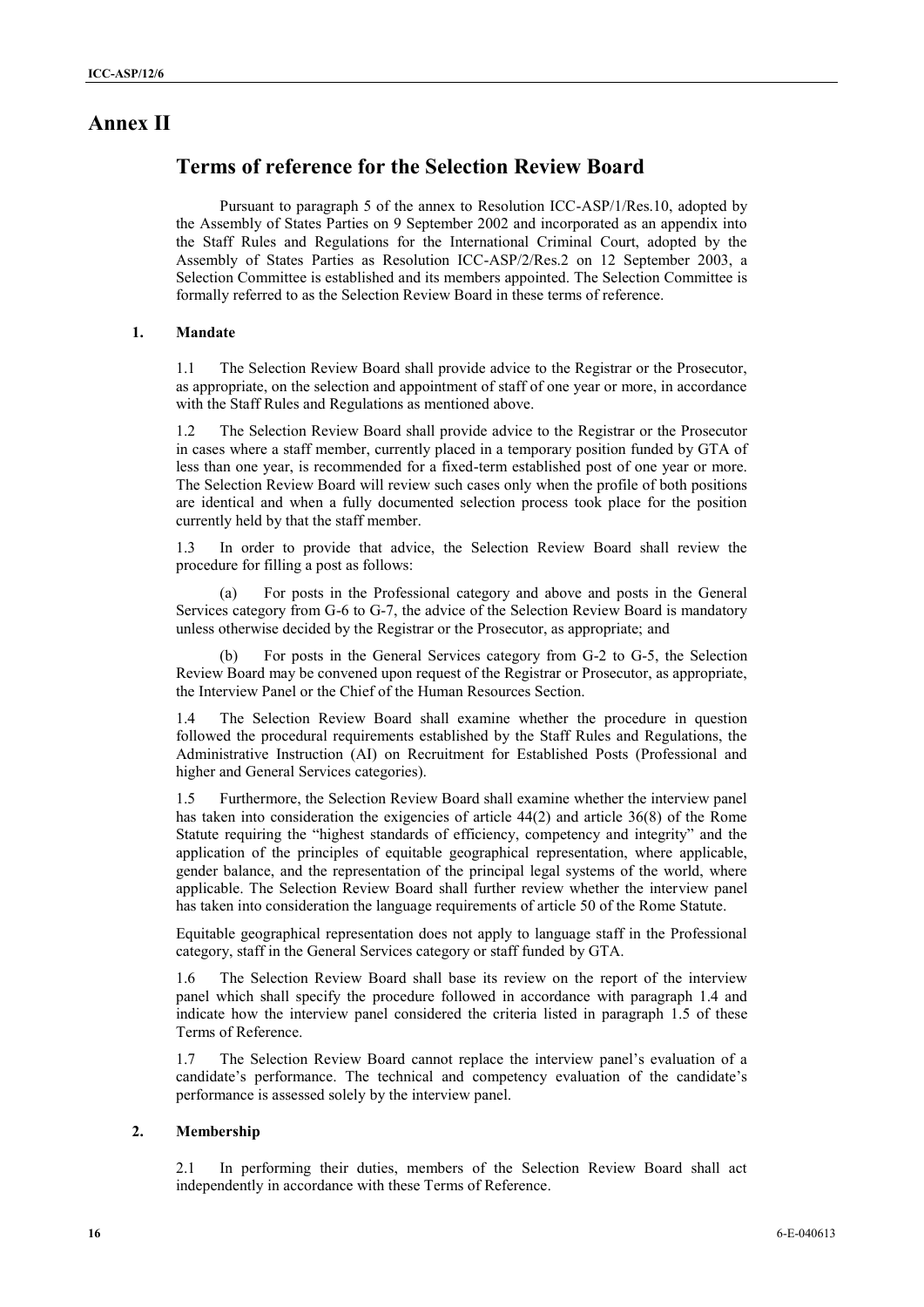2.2 Members of the Selection Review Board shall be bound by confidentiality. To this effect, before taking up their duties, each member shall sign a confidentiality statement.

2.3 The Selection Review Board shall be composed, as set out below, of staff members holding a fixed-term appointment of one year or more under the Staff Rules and Regulations. Every effort shall be made to select members based on a balanced geographical representation and gender as well as an even distribution of the Organs of the Court.

(a) Eight members appointed by the Registrar from the Registry and other Organs (five professional and higher and three general services) and six members selected by the Prosecutor from the Office of the Prosecutor (four professional and higher and two general services);

(b) Six members designated by the Staff Council (three staff members from the Registry and other Organs and three staff members from the Office of the Prosecutor);

(c) One of the members, selected jointly by all members of the Selection Review Board, shall serve as Chairperson of the Board and one of the members, selected jointly by all members, shall serve as alternate Chairperson; and

A representative of the Human Resources Section, designated by the Chief of the Section, shall participate ex officio in the meetings of the Selection Review Board with no right to vote.

2.4 Members shall be appointed for a period of two years.

2.5 Each individual Selection Review Board shall be composed of a minimum of four members, a Chairperson and three additional members, one of whom shall be designated by the Staff Council as indicated in 2.3 (c) above. A representative of Human Resources shall also be present ex officio.

2.6 Should a situation arise in which a member of the Selection Review Board has personal or professional interests that would hinder the faithful performance of his or her duties, that member shall inform the Chairperson in writing and withdraw.

2.7 A member of the Selection Review Board who has participated in the selection process shall not participate in the deliberations of the Selection Review Board concerning the specific recruitment case.

## **3. Procedure**

3.1 The Selection Review Board shall be convened by the Human Resources Section. The Human Resources Section will endeavour to select members based on gender, geographical distribution, representation from different Organs of the Court and availability.

3.2 The Human Resources Section shall provide members of the Selection Review Board with the following documentation before the scheduled date of the meeting:

- (a) Vacancy announcement;
- (b) Complete list of applicants;
- (c) Interview panel report;

(d) Personal History Form of the short-listed applicants, including curriculum vitae and letters of intent, if any; and

(e) Monthly report on geographical representation and gender balance as appropriate.

3.3 At the meeting, the Human Resources representative shall explain the procedures followed and provide any relevant information concerning the selection process.

3.4 The Selection Review Board shall review the selection process as stated in article 1 and provide advice to the Registrar or the Prosecutor, as appropriate.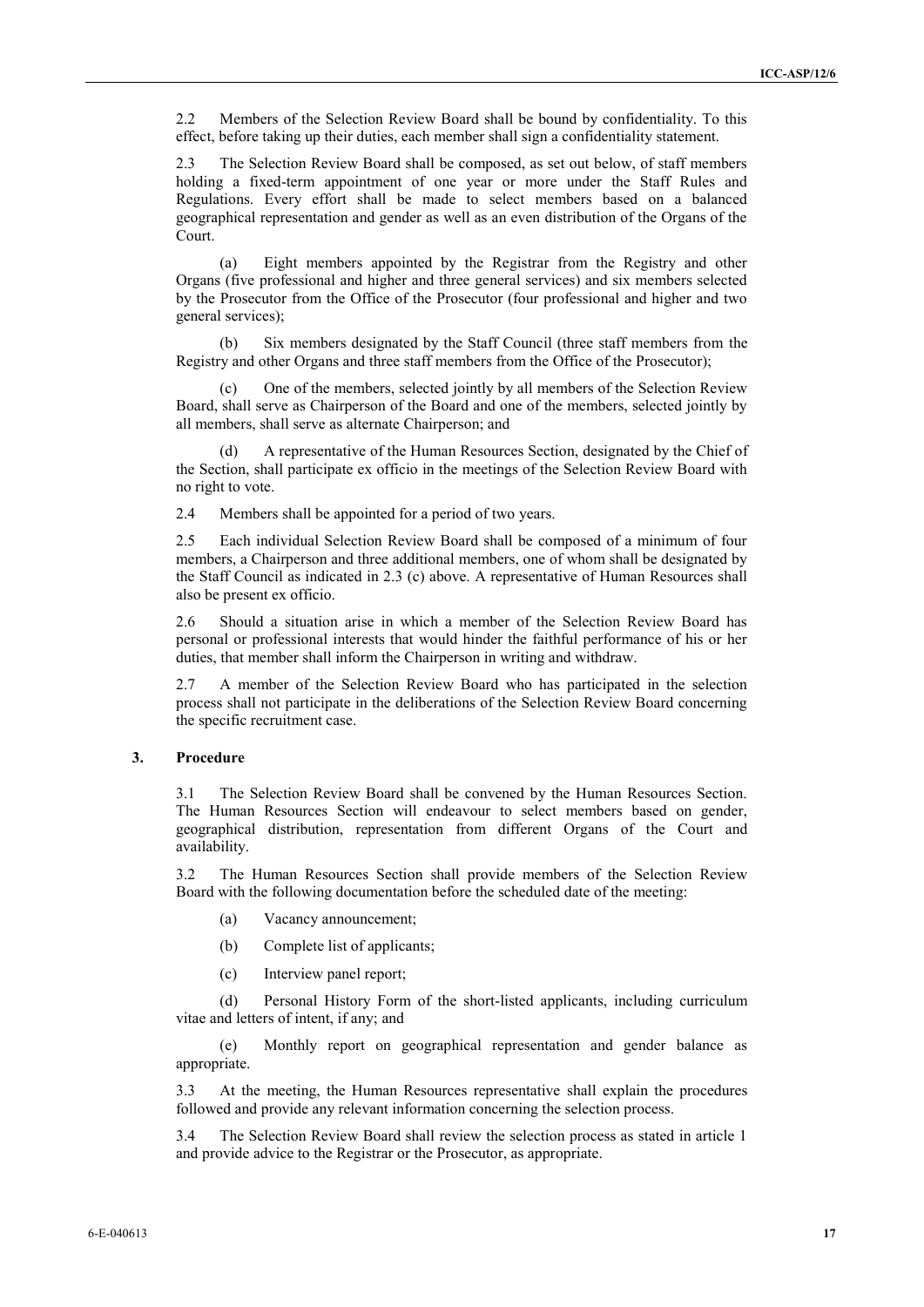3.5 Where the Selection Review Board finds that the prescribed procedures were followed and the required selection criteria were taken into due consideration, the Committee chairperson shall sign the report in confirmation of that finding.

Where the Selection Review Board has questions on the selection procedure or criteria, it shall request, in writing, the necessary information from the interview panel or invite the chairperson of the interview panel to give an oral explanation.

Where, after obtaining the additional information as specified in paragraph 3.5 of these guidelines, the Selection Review Board finds that the prescribed procedures were not followed or/and the required selection criteria were not taken into consideration, it shall transmit its finding and/or observations and/or recommendations to the Registrar or the Prosecutor, as appropriate, for their consideration.

3.6 In rendering the advice, members of the Selection Review Board shall attempt to achieve unanimity. Where this is not possible, that fact shall be stated in the report and the Selection Review Board shall decide by majority.

3.7 Unless prevented from doing so by circumstances beyond its control, the Selection Review Board shall provide its recommendation to the Registrar or the Prosecutor, as appropriate, no later than thirty (30) calendar days after receipt of the relevant documentation from the Human Resources section.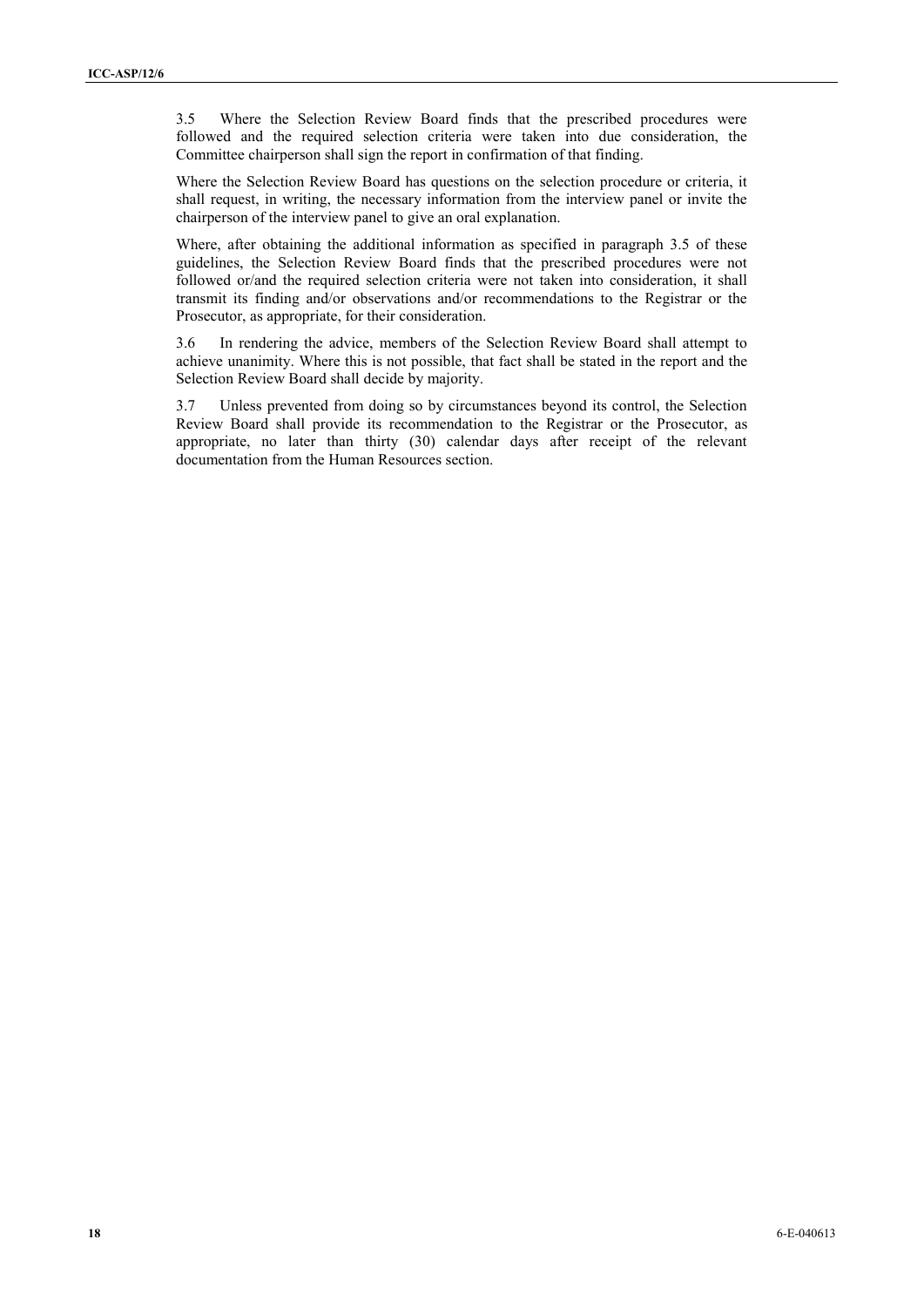# **Annex III**

# **Use of General Temporary Assistance (GTA) and rules for short-term staff**<sup>8</sup>

# **I. Introduction**

1. Staff funded from GTA and short-term staff are two distinctly different categories. While one is a funding source, the other is a contractual modality, i.e. type of appointment. To understand the distinction between the two, it is useful to look at the *Revised ICSC framework for contractual arrangements in the organizations of the United Nations common system*, established by the International Civil Service Commission (ICSC)<sup>9</sup>.

# **II. The ICSC framework for contractual arrangements**

2. Until recently, organizations of the United Nations common system operated with a number of different contractual modalities for staff and different staff regulations and staff rules. To harmonize contractual modalities, the ICSC established a framework consisting of three basic appointment types:

(a) *Continuing appointments:* These are the equivalent of the previously used "permanent" appointments. They do not expire and are usually granted after a staff member has served for a number of years and has performed satisfactorily. Inclusion in this category is subject to the continuing needs of the organization and extends to staff who perform functions that are core to the mandate of each organization;

(b) *Fixed-term appointments:* Fixed-term appointments cover the employment of staff engaged for defined periods of time to perform functions that are part of the organization's regular and continuing activities. The duration of a fixed-term appointment is limited and does not carry expectation of renewal; and

(c) *Temporary appointments:* The purpose of a temporary appointment is to accommodate defined, short-term needs of the organization of less than one year.

3. The ICSC does not require organizations to implement all three types of appointments as described in the framework. Organizations may implement any combination of the defined appointment types in accordance with the particular needs of the organization.

4. In July 2009, the United Nations implemented the provisional Staff Regulations and Staff Rules, defining the three new contractual modalities and terms of employment, and which have since been adopted through Secretary General Bulletin ST/SGB/2011/1.

# **III. Use of appointment types in the Court**

5. At its second session in 2003, the Assembly of States Parties ("the Assembly") adopted Staff Regulations for the Court.<sup>10</sup> Regulation 4.5 (a) of the Staff Regulations stipulates that "[s]taff members shall be granted such fixed-term appointments and shortterm appointments that are consistent with the present Regulations […]". These two types of appointment were to be modeled in accordance with the contractual modalities existing at the time in the United Nations Secretariat. Under those modalities, a separate series of the United Nations Staff Rules covered the terms for short-term appointments. Since 2011, this type of appointment has been replaced with temporary appointments within the UN common system.

<sup>8</sup> As requested by the Committee at its eighteenth session, *Official Records of the Assembly of States Parties to the Rome Statute of the International Criminal Court, Eleventh session, The Hague, 4-22 November 2012* (ICC-ASP/11/20), vol. II, part B 1, para. 45.

<sup>9</sup> *Report of the International Civil Service Commission for 2010* (A/65/30), Annex V.

<sup>10</sup> *Official Records … Second session … 2003 (ICC-ASP/2/10), part IV,* ICC-ASP/2/Res.2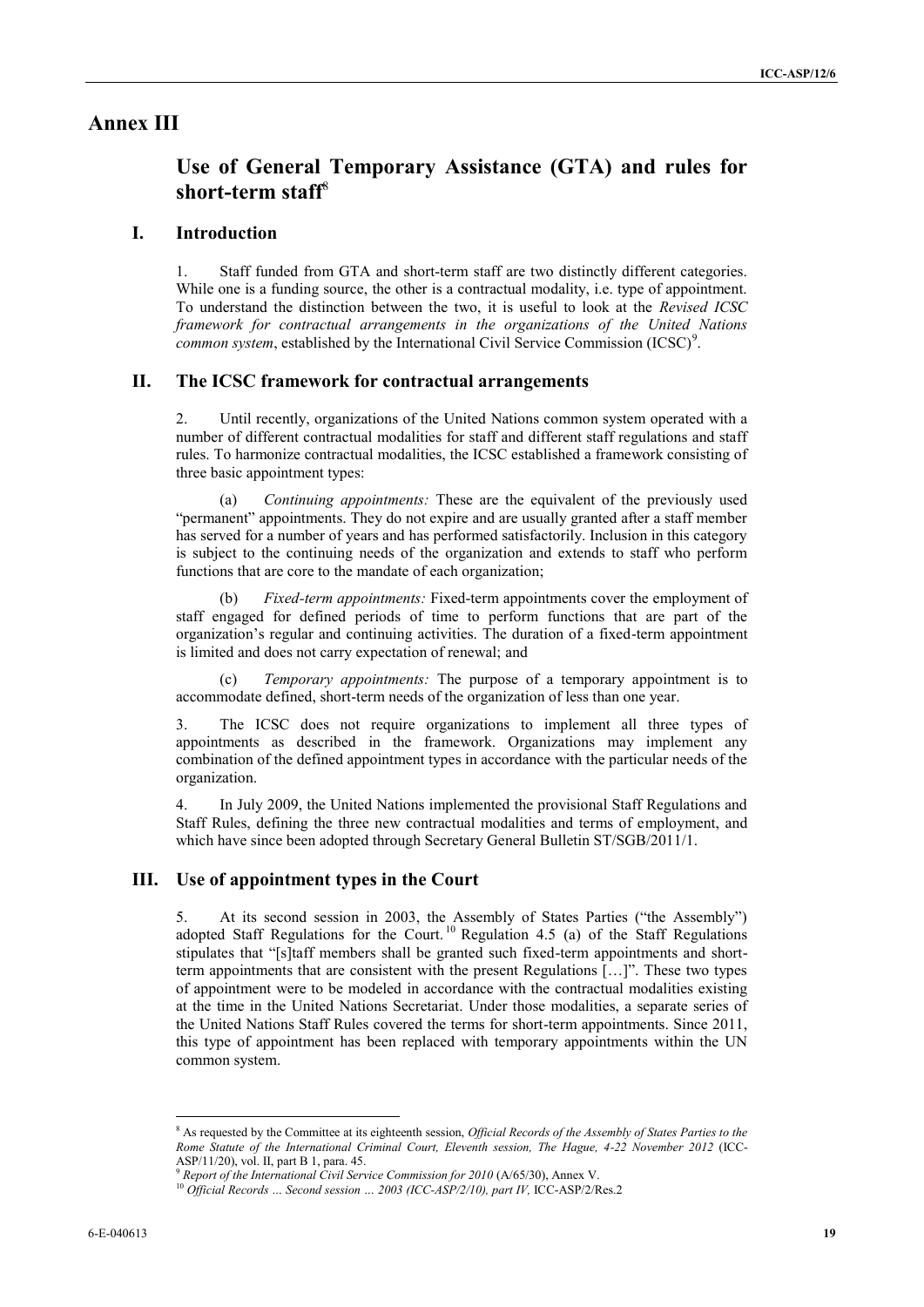6. The scope and purpose of the Staff Rules of the International Criminal Court provide that "[t]hese Staff Rules shall apply to staff members of the Court holding a fixed-term appointment. Staff members of the Court holding a short-term appointment shall be governed by separate rules drawn up  $[...]$ ...]".<sup>11</sup> Short-term appointments have been used on a very limited scale (i.e. around ten per year) for appointments of less than one month and usually only in connection with temporary services required by the Secretariat of the Assembly of States Parties. Where the modality of short-term appointment has been applied, it is applied in accordance with the obsolete modality for short-term appointments in the United Nations Secretariat.

7. The Court does not offer continuing appointments to its staff.

8. Thus, virtually all staff employed by the Court hold fixed-term appointments. Fixedterm appointments are granted to both staff assigned to established posts and staff funded from GTA. When a fixed-term appointment expires, it can be renewed and the maximum duration of renewal of a fixed-term appointment against an established post is currently three years, subject to operational needs and satisfactory performance.

It should be noted that consultants and individual contractors employed through a Special Services Agreement (SSA) are not staff.

# **IV. Use of Staff Rules in the Court**

10. The Staff Regulations and Staff Rules apply to all staff holding fixed-term appointments. Therefore, there is no difference in the conditions of employment between staff in established posts and staff funded by GTA.

11. The main difference is in the duration of the appointment. Staff on fixed-term appointments against established posts can currently be renewed for up to three years at a time. Staff funded by GTA can be granted renewable fixed-term appointments of a maximum of twelve months, since GTA-funded positions are subject to annual approval by the Assembly.

12. Given the very small numbers staff that have been employed on short-term appointments, the Court has not as yet given priority to developing the relevant specific staff rules. Instead, the Court has used the Staff Rules for short-term staff as they were applied by the United Nations prior to 2011.<sup>12</sup>

13. Instead of developing separate rules to govern short-term appointments, the Court wishes to amend the existing Staff Rules to cover both types of appointment, i.e. fixed-term and short-term appointments. The use of short-term appointments would then be in line with the modality of temporary appointments within the ICSC framework for contractual arrangements.

14. For the time being, the Court does not wish to introduce the modality of continuing appointments.

# **V. Use of GTA in the Court**

15. The Court operates with the following categories of GTA-funded positions:

#### *(a) Approved function*

GTA is performing a function as approved by the Assembly in the budget. The purpose and description of the function is provided in the proposed programme budget. The function is expected to be temporary, i.e. for a duration limited by the nature of the work required. Currently, approval by the Assembly is granted for a maximum of twelve months within each calendar year. It is noted, however, that there have been a number of GTA-funded positions which have become de-facto "established" in that there is an ongoing and demonstrated need for them. In such cases, the Committee has approved conversions in the past and the Court intends to propose that the remaining positions be converted in 2014.

 $\overline{a}$ <sup>11</sup> ICC Staff Rules, "Scope and Purpose"

<sup>12</sup> ST/SGB/2004/3 dated 1 January 2004; *Staff Rules 301.1 to 312.5 governing appointments for service of a limited duration*